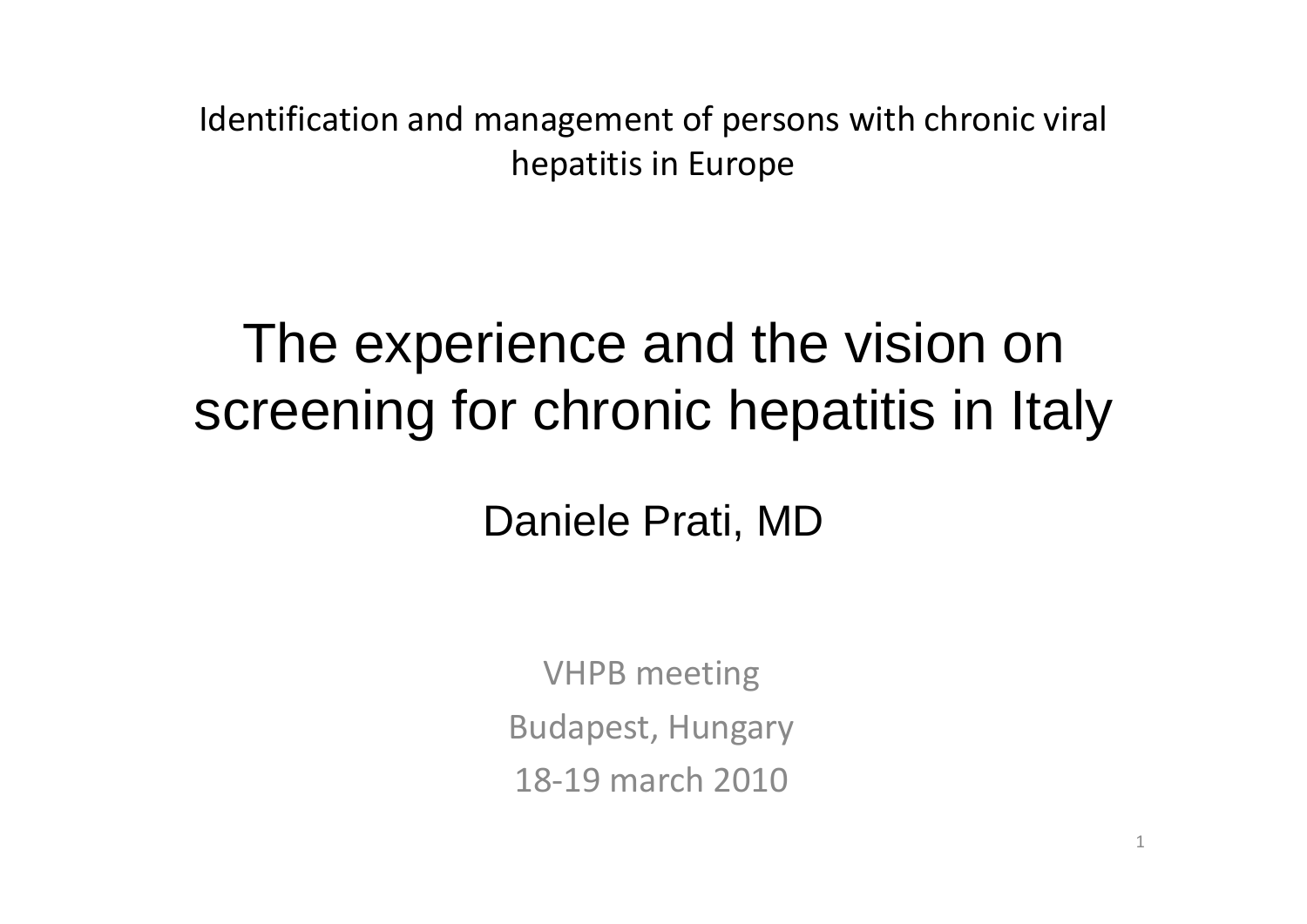# Sources

- Medical literature
- Data, recommendations and official documents of the Italian Association for the Study of the Liver
- Joint documents with other scientific societies
- Data from Italian National Institute of Statistics (ISTAT) and from the Italian National Institute of Health (ISS)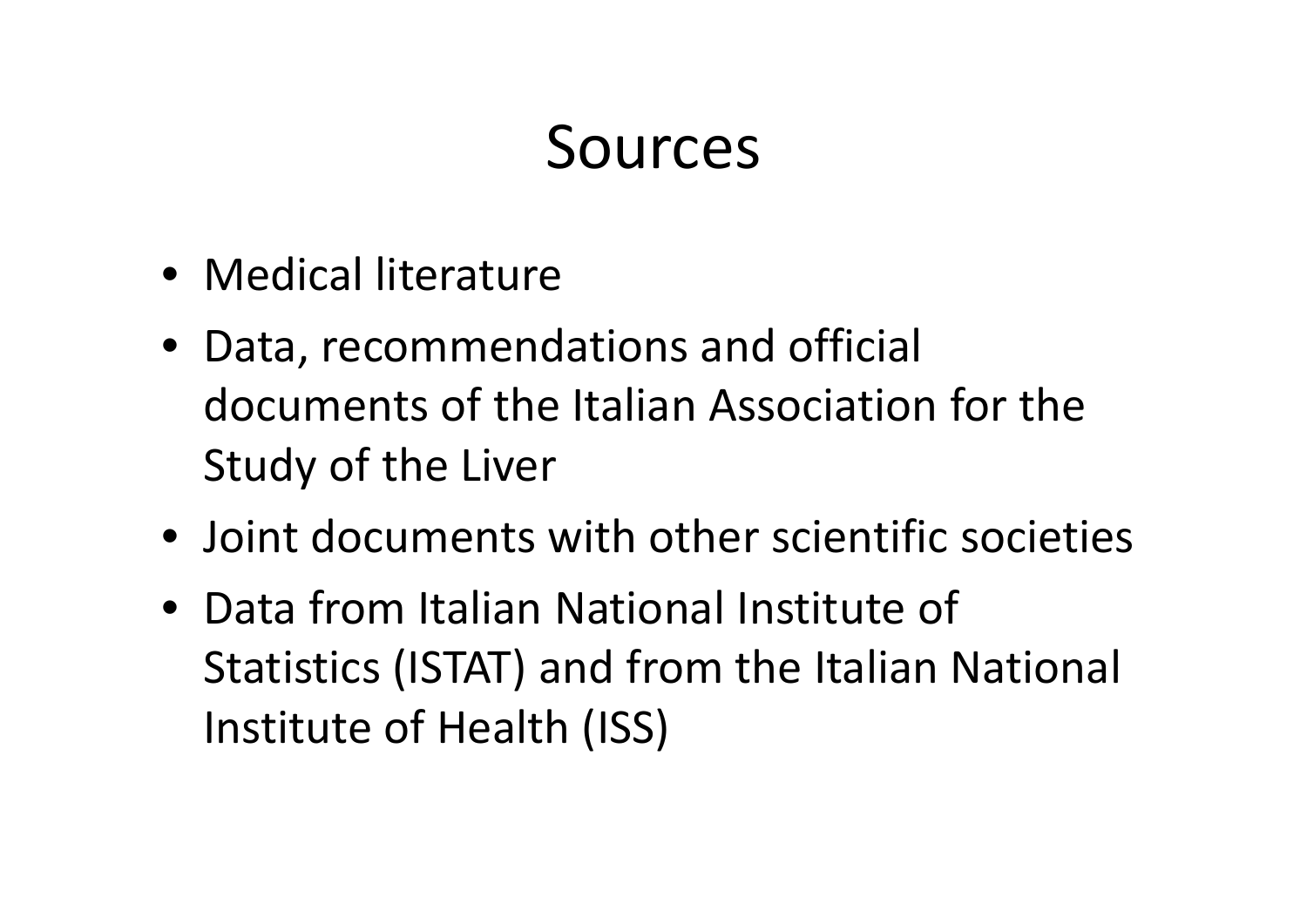# Burden of disease in Italy

- **Chronic liver disease (CLD) is <sup>a</sup> leading health problem in Italy**
	- –2.5 million are infected by HBV or HCV
	- –21,000 deaths/year due to cirrhosis or tumors
	- – $-$  Costs for the management of CLD are continuously increasing

#### Data from the Italian Association for the Study of the Liver (AISF)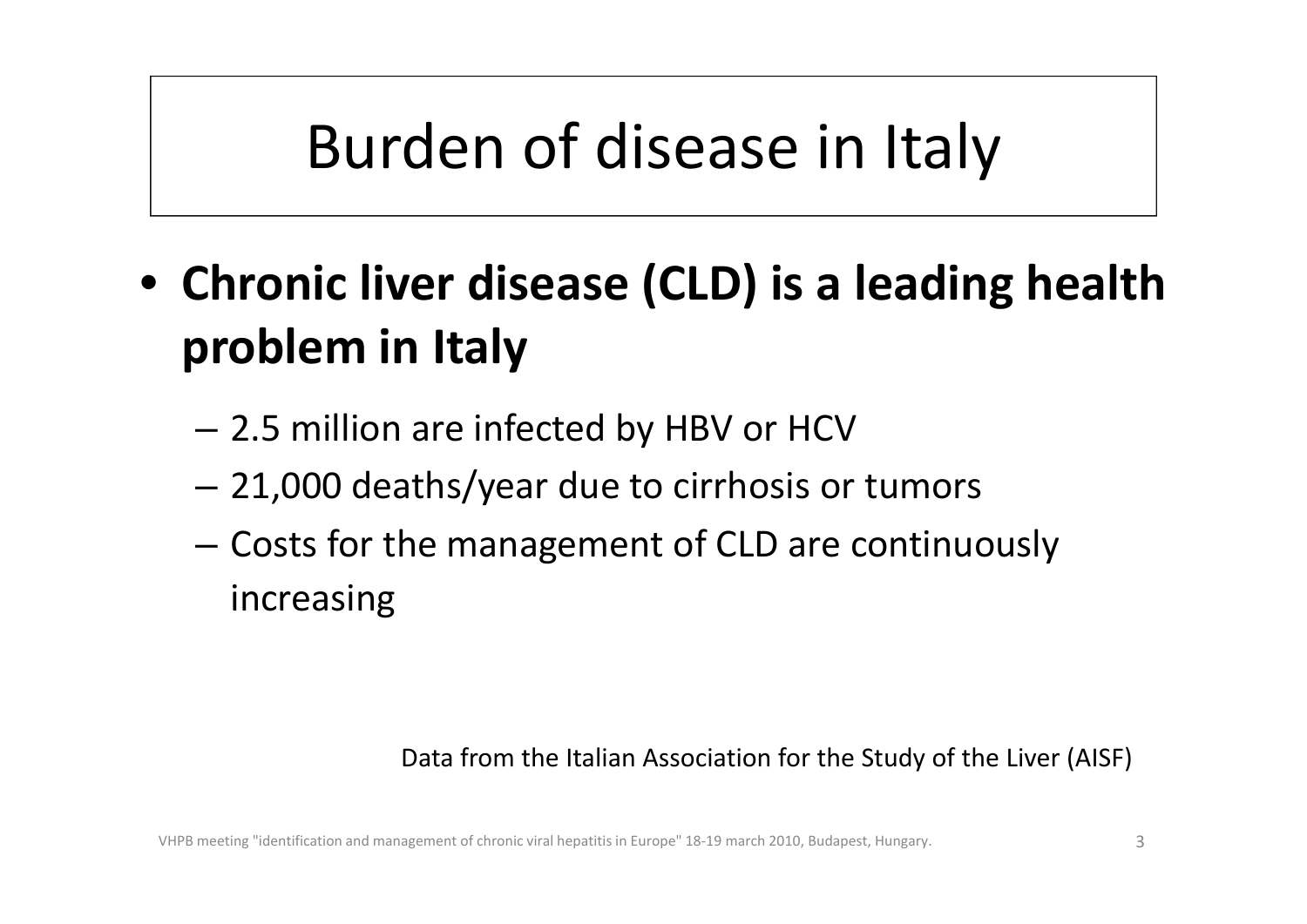## **Temporal trend in Italy. Mortality rates (per 100,000 inhabitants) of liver cirrhosis and HCC, 1969‐2002.**



*Source of data: ISTAT*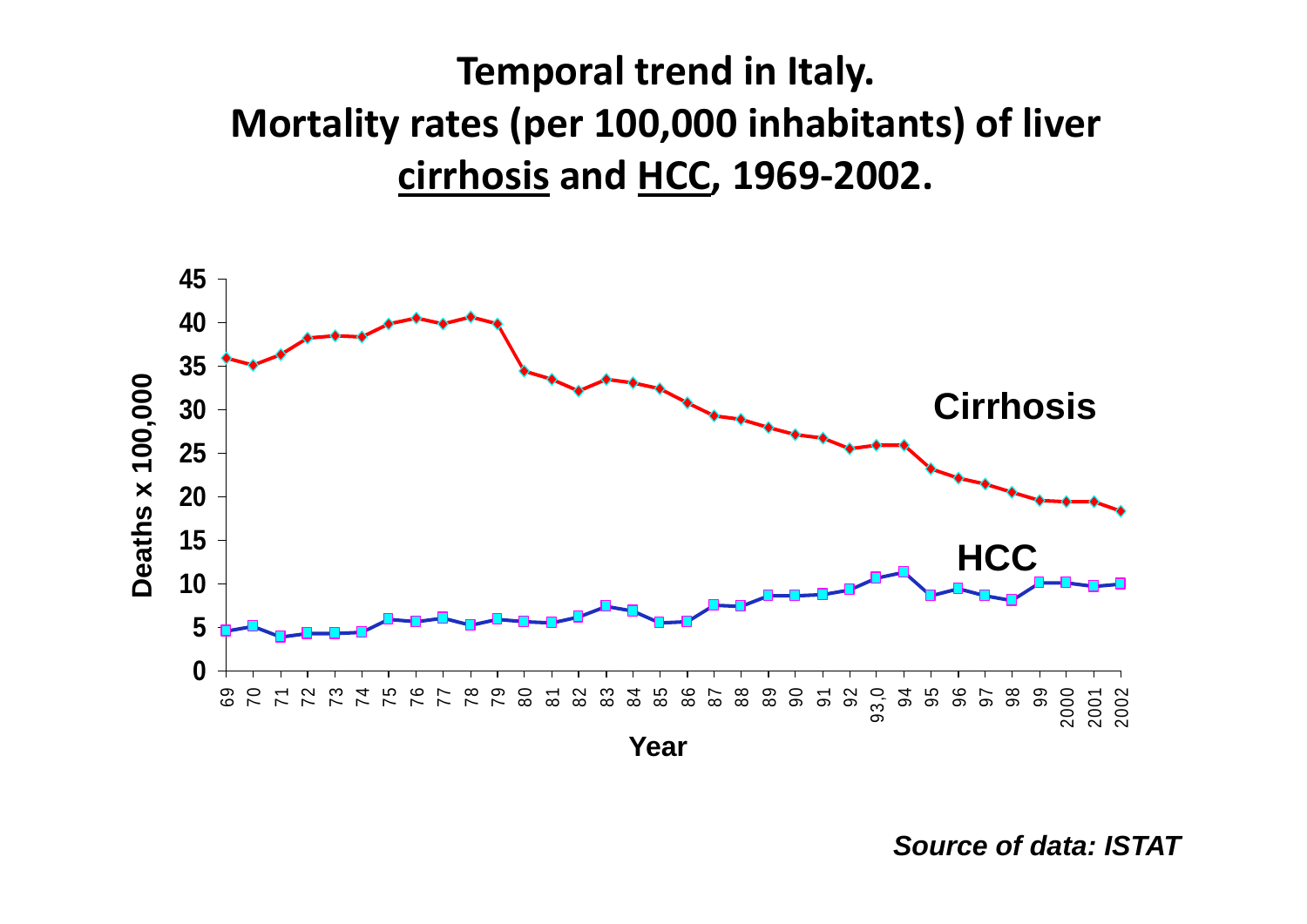### Mortality for hepatocellular carcinoma in Italy, 1980‐2002



AISF; data from National Insitute of Statistics (ISTAT)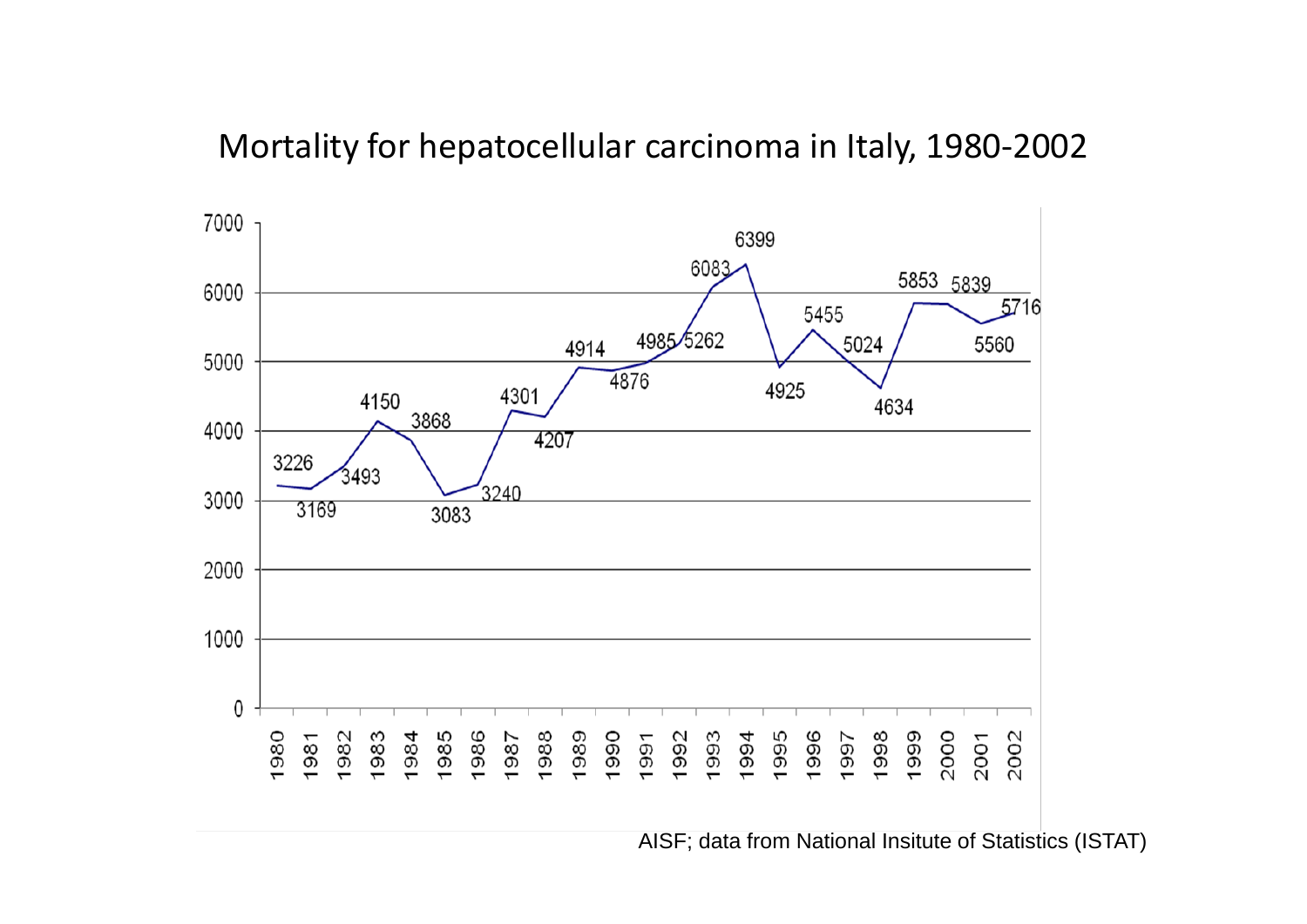### Prevalence of HCV RNA among the general population in Italy. (Data pooled from different studies)

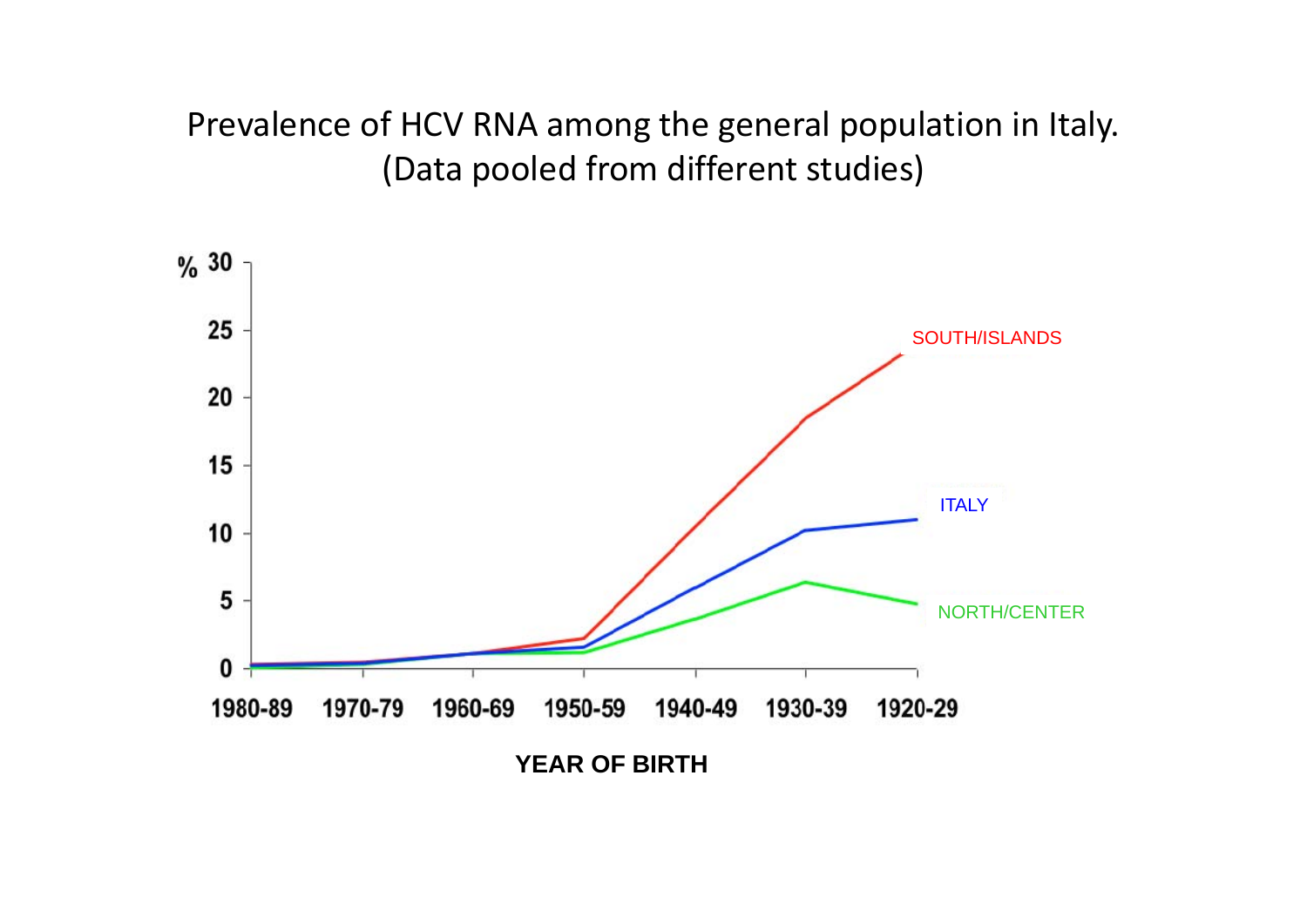## **Current Epidemiology of HBV infection in Italy**

- • **Hepatitis B has significantly declined in Italy in the past decades due to non‐specific and specific preventive measures**
	- Low incidence of AHB, mostly sexually transmitted
	- Low endemicity (HBsAg prevalence <sup>&</sup>lt; 2%)
- • **Long‐term protection in immunocompetent individuals vaccinated as infants and teenagers (currently 30 years old or younger)**
- $\bullet$  **Prevision for greater import of non‐D genotypes and circulation of antiviral resistant mutants**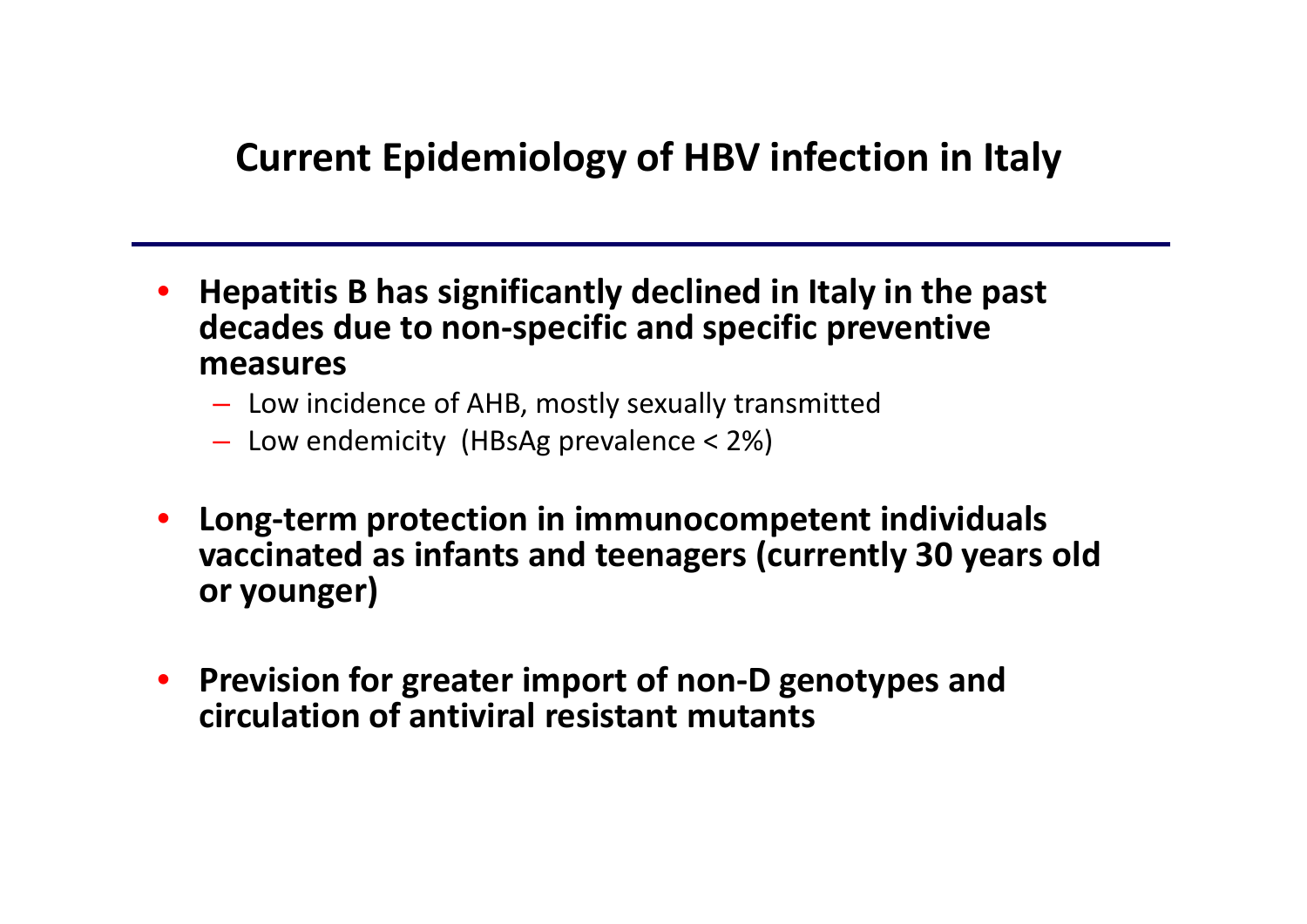# Epidemiology in the clinical setting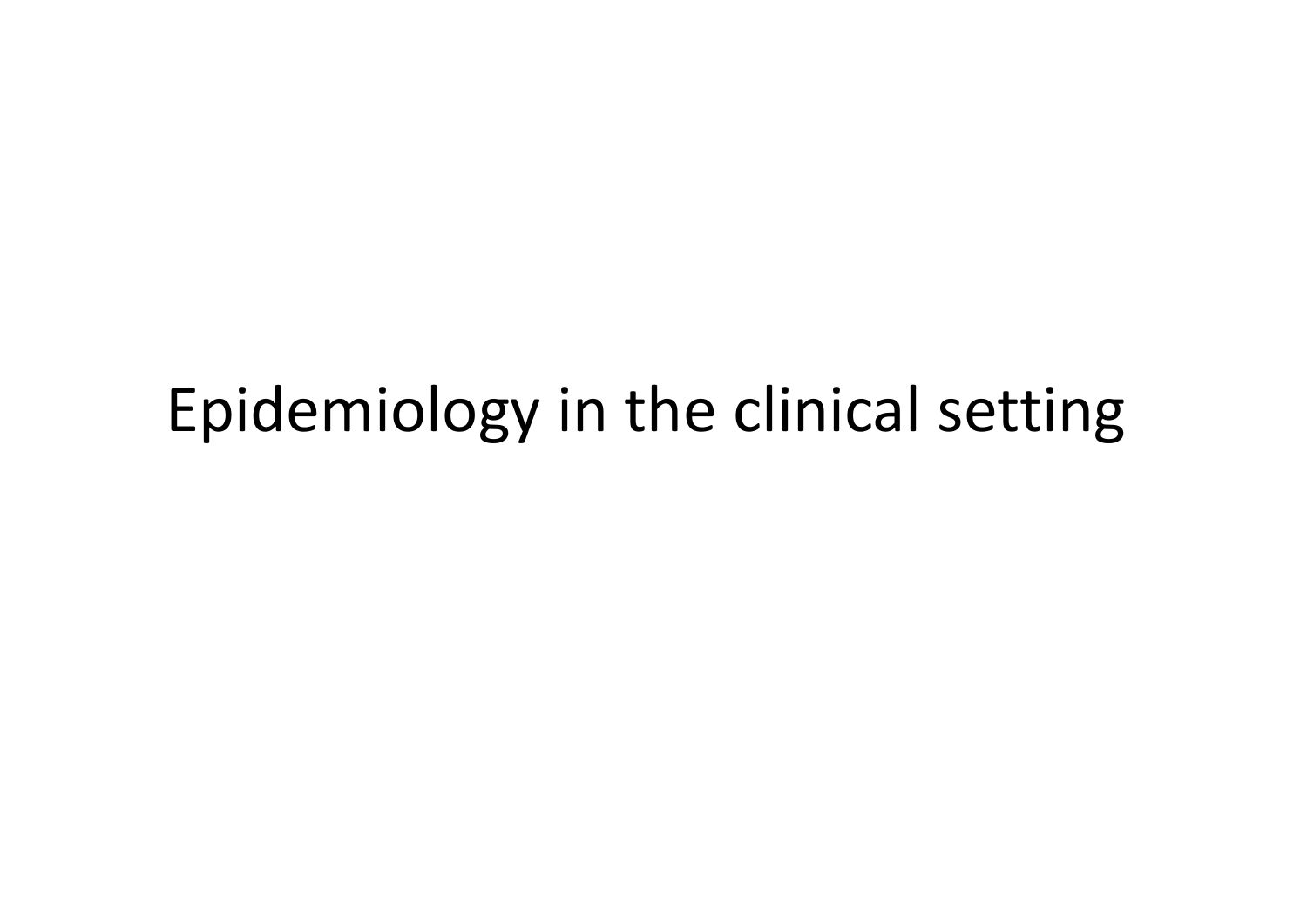# Temporal trends of pathogenic factors of chronic hepatitis in Italy

| Pathogenetic factor | 1980<br>$(n=501)^1$ | 1989<br>$(n=608)^1$ | 2001<br>$(n=6210)^2$ |  |
|---------------------|---------------------|---------------------|----------------------|--|
| <b>HBV</b>          | 44.0                | 34.2                | 9.2                  |  |
| <b>HCV</b>          | $43.6*$             | $52.8^*$            | 62.6                 |  |
| Alcohol             | 6.2                 | 8.1                 | 5.5                  |  |

- 1.Giusti et al, Hepatogastroenterology 1994
- 2.Stroffolini et al., Dig Liv Dis. 2005

(\*) Presumably HCV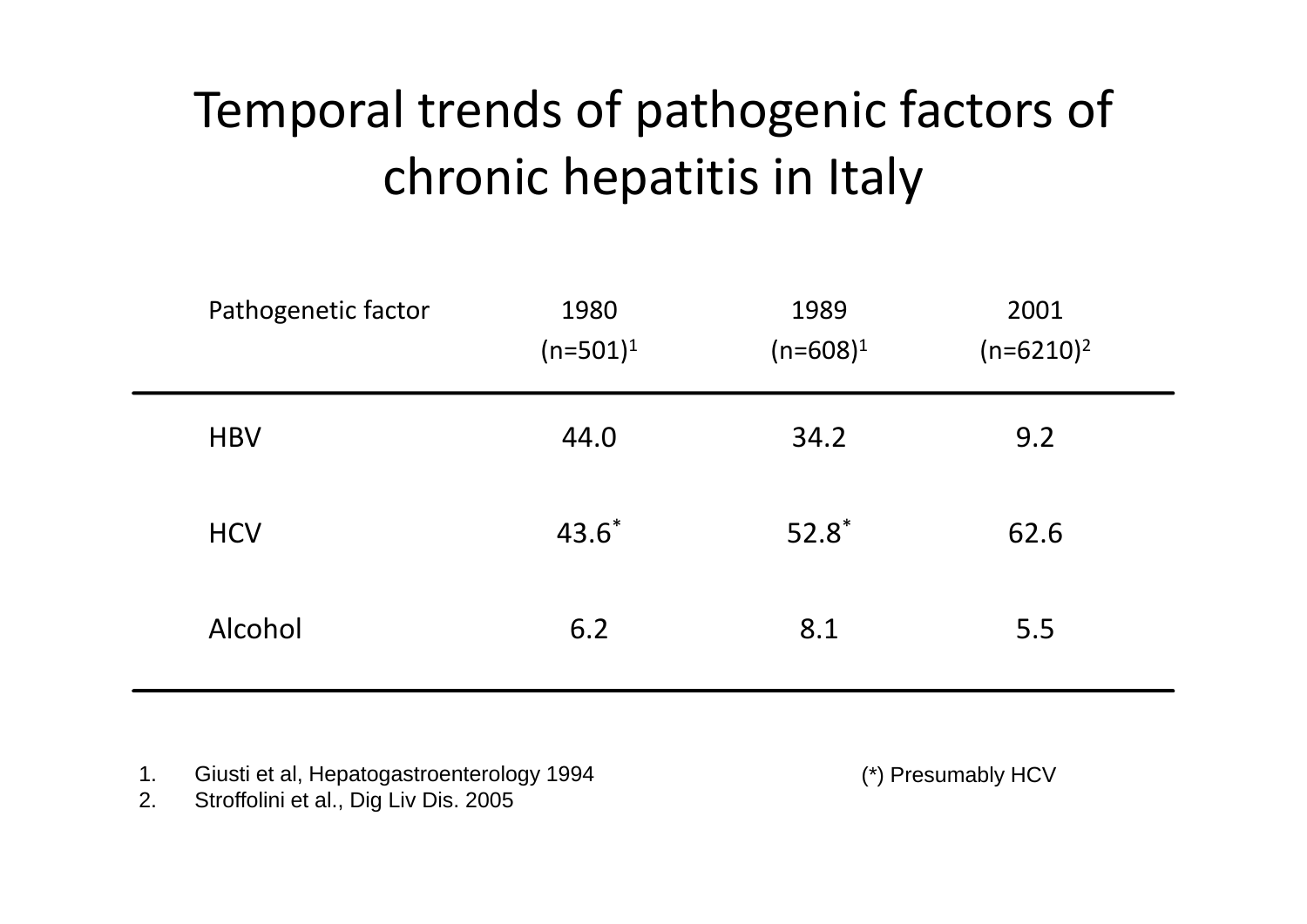Frequency of etiological factors of hepatocellular carcinoma cases in three different surveys in Italy

| Author            | <b>DeBac</b> | Stroffolini | Sagnelli |
|-------------------|--------------|-------------|----------|
| Year of the Study | 1992         | 1997        | 2001     |
| N. of cases       | 217          | 1148        | 341      |
| $\bullet$ HBsAg+% | 12.5         | 11.5        | 12.3     |
| $\bullet$ HCV+%   | 70.1         | 71.1        | 71.3     |
| • HBsAg+/HCV+ %   | 2.3          | 5.3         | 3.2      |
| • Other causes %  | 8.2          | 8.4         | 10.6     |
| • Cryptogenic %   | 6.9          | 3.7         | 2.6      |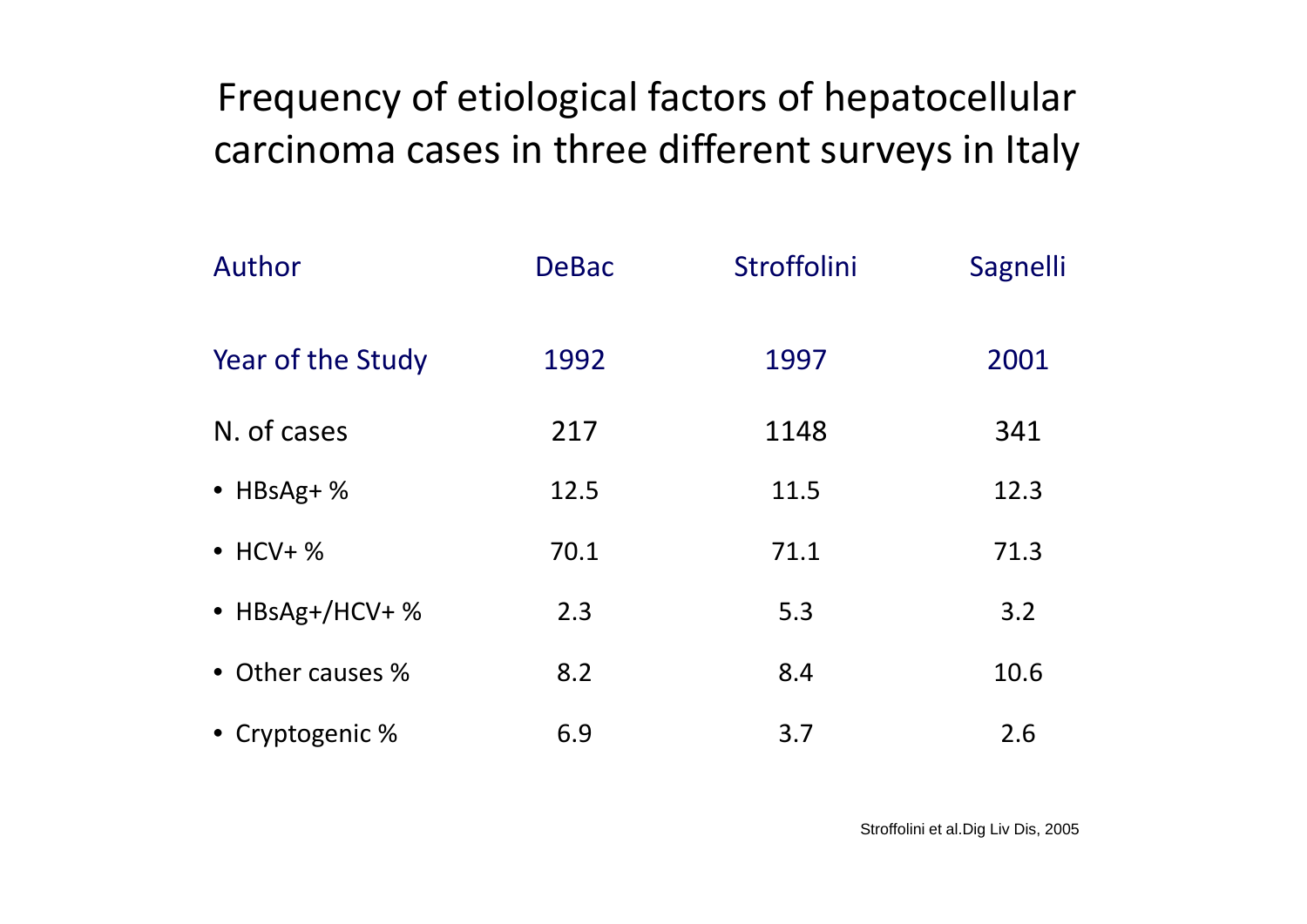# The screening strategy in Italy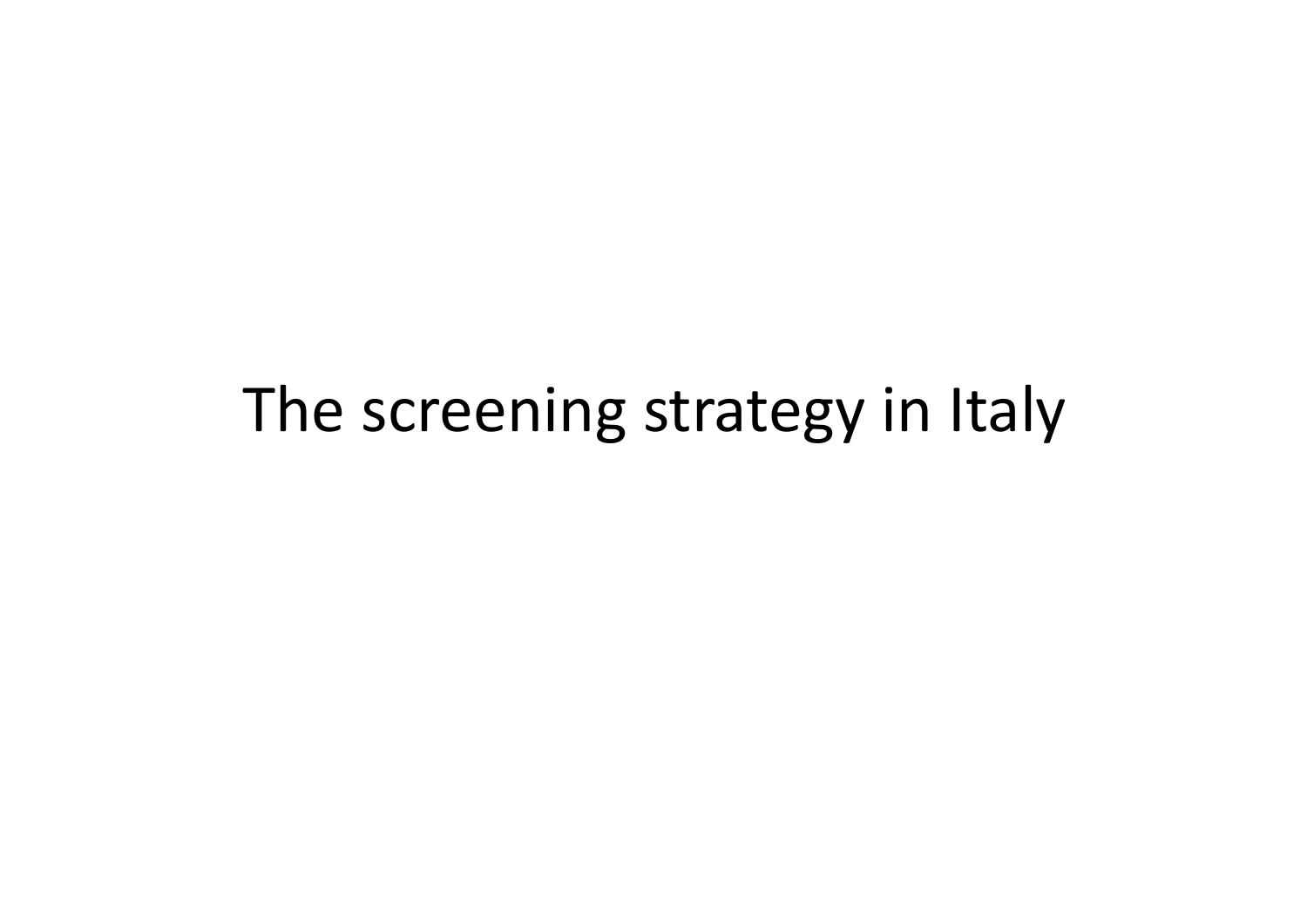# General Strategy

- In Italy, it is currently agreed that testing for Hepatitis B and C among risk groups with elevated prevalence (i.e., *case finding*) is likely to be more cost‐effective than <sup>a</sup> *mass screening* approach.
- **Well managed** screening for signs and symptoms of liver disease and risk factors for infection is therefore seen as the <sup>a</sup> key instrument of prevention.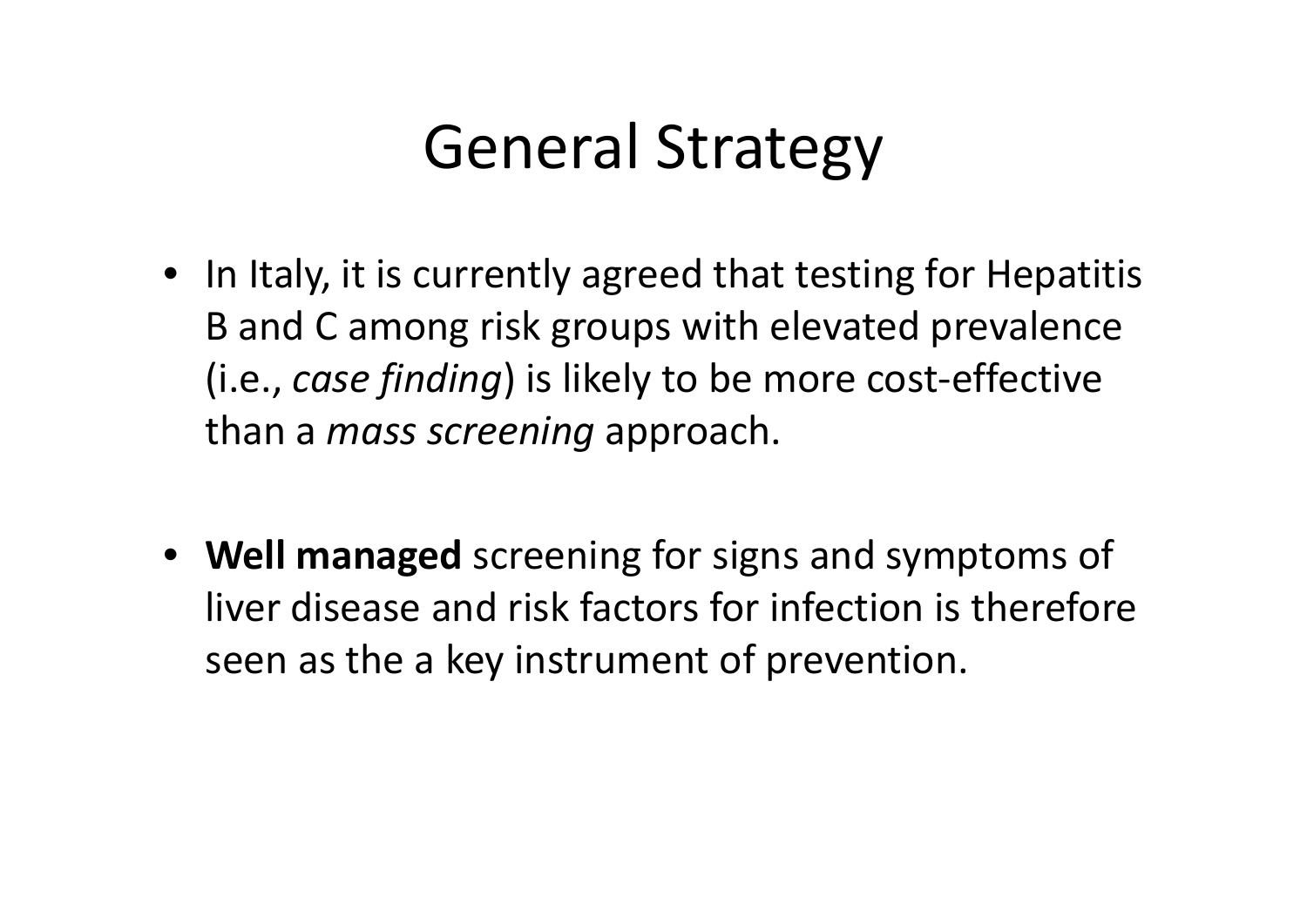# HBV and HCV: preventive measures currently adopted in Italy

- HBV vaccination in children and persons at risk
- Mandatory HBsAg screening of pregnant women
- Highly sensitive tests for blood donations (including NAT for HBV and HCV)
- Screening for risk factors of viral hepatitis and subsequent testing (HBsAg, anti‐HCV) of those who are positive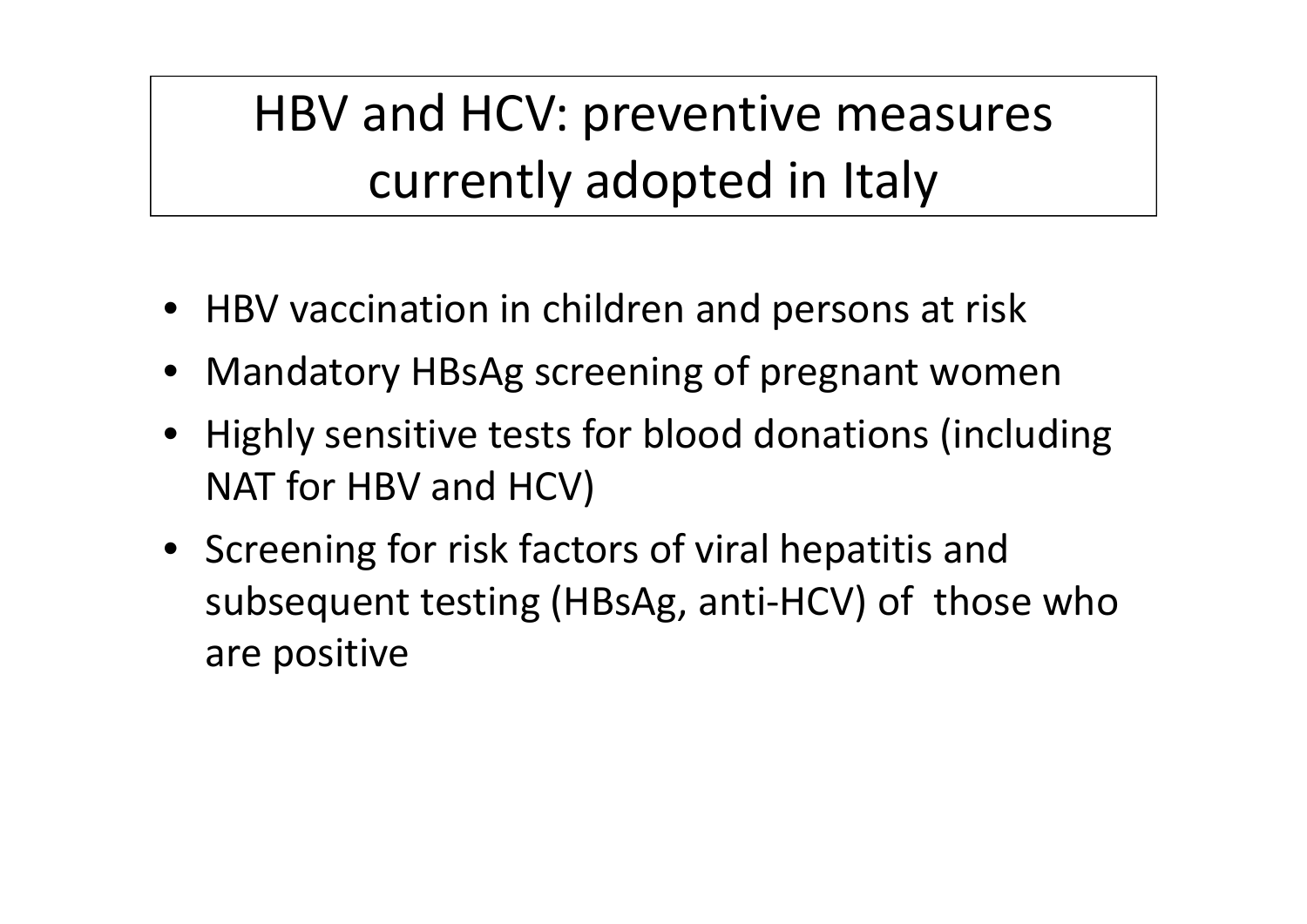## HBV: Who should be screened

- Persons with elevated liver enzymes and/or clinicalclinical sign of hepatitis
- Patients with liver cirrhosis or fibrosis
- Patients with hepatocellular carcinoma
- People who share or have ever shared<br>needles (iniecting drug users) needles (injecting drug users)
- People with long‐term imprisonment history
- People who are undergoing or have undertaken hemodialysis
- Men who have sew with men or heterosexual persons with multiple sex partners
- People with HIV or HCV infection
- Families and household members or sexual partners of persons infected with HBV Patients<br>and staff in psychiatric institutions or residents and staff in psychiatric institutions or residents of<br>welfare institutions for mentally disabled persons
- Pregnant women and newborns of HBV‐infected mothers
- Recipients of organ transplants and blood products
- Blood and organ donors
- Patients before or during immunosuppressive treatment or chemotherapy
- Migrants from countries with high prevalence of Hepatitis B
- Unvaccinatedsafety workers who undertake exposure-prone procedures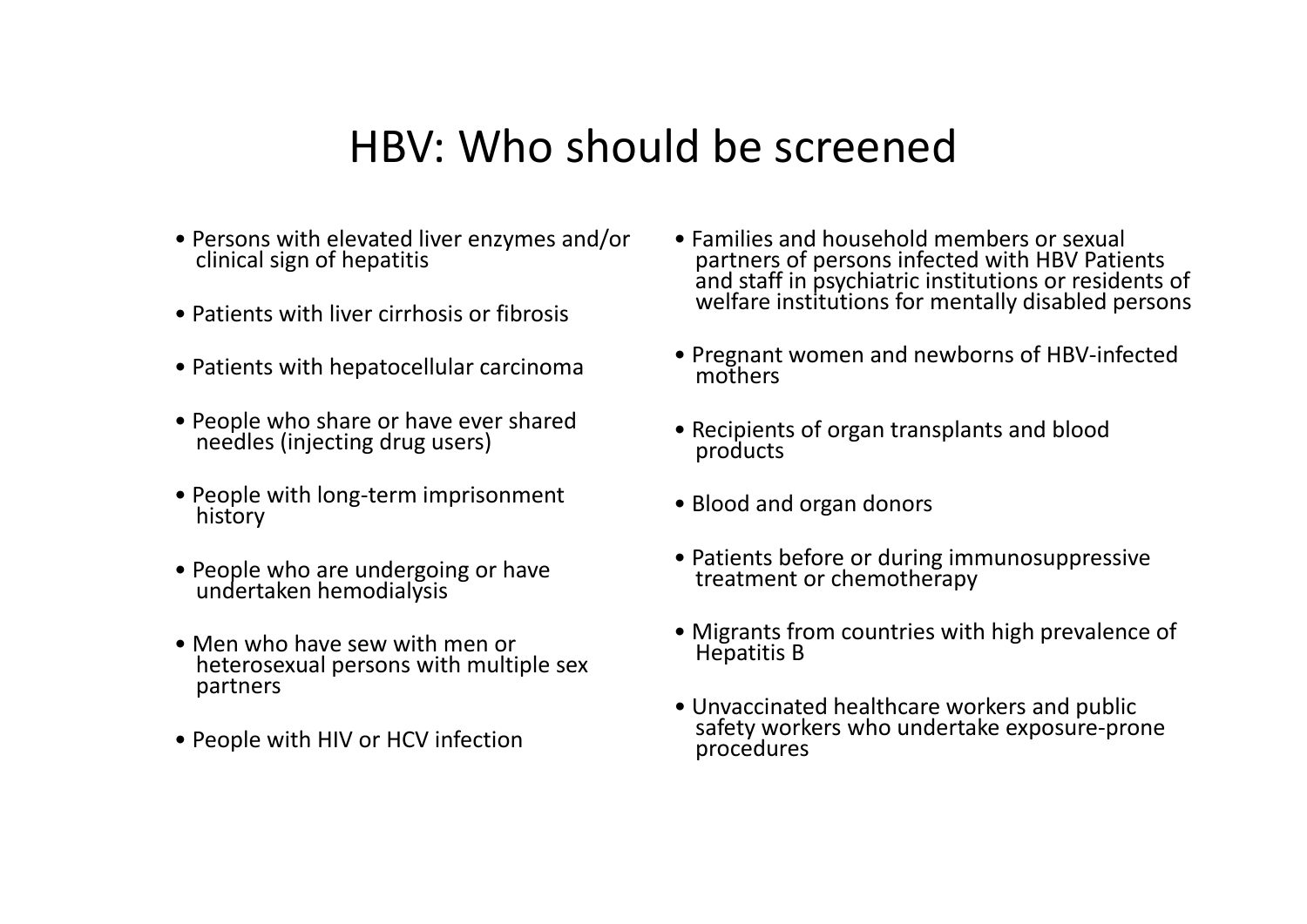## HCV: Who should be screened

- Persons with elevated liver enzymes and/or symptoms of hepatitis
- Patients with liver cirrhosis or fibrosis
- People who share or have ever shared<br>needles (injecting drug users) needles (injecting drug users)
- People with long‐term imprisonment history
- People who are undergoing or have undertakenundertaken hemodialysis
- People who have received repeated percutaneous injections
- People who have had invasive medical and People who have had invasive medical and paramedical or dental work in countries withwith high prevalence or poor sterilisation<br>procedures, such as use of multidose vials
- People who received blood transfusions or People who received blood transfusions or other blood derived products outside the EU or before1992 in the EU
- People who received organs and tissues transplants outside the EU or before <sup>1992</sup> in thethe FU
- Blood and organ donors
- Haemophiliacs who received concentrated coagulation factors before <sup>1987</sup>
- People with HIV infection
- People with body piercings if being performed in non hygienic environments
- Children of HCV‐infected mothers
- Migrants from countries with high prevalence of Hepatitis C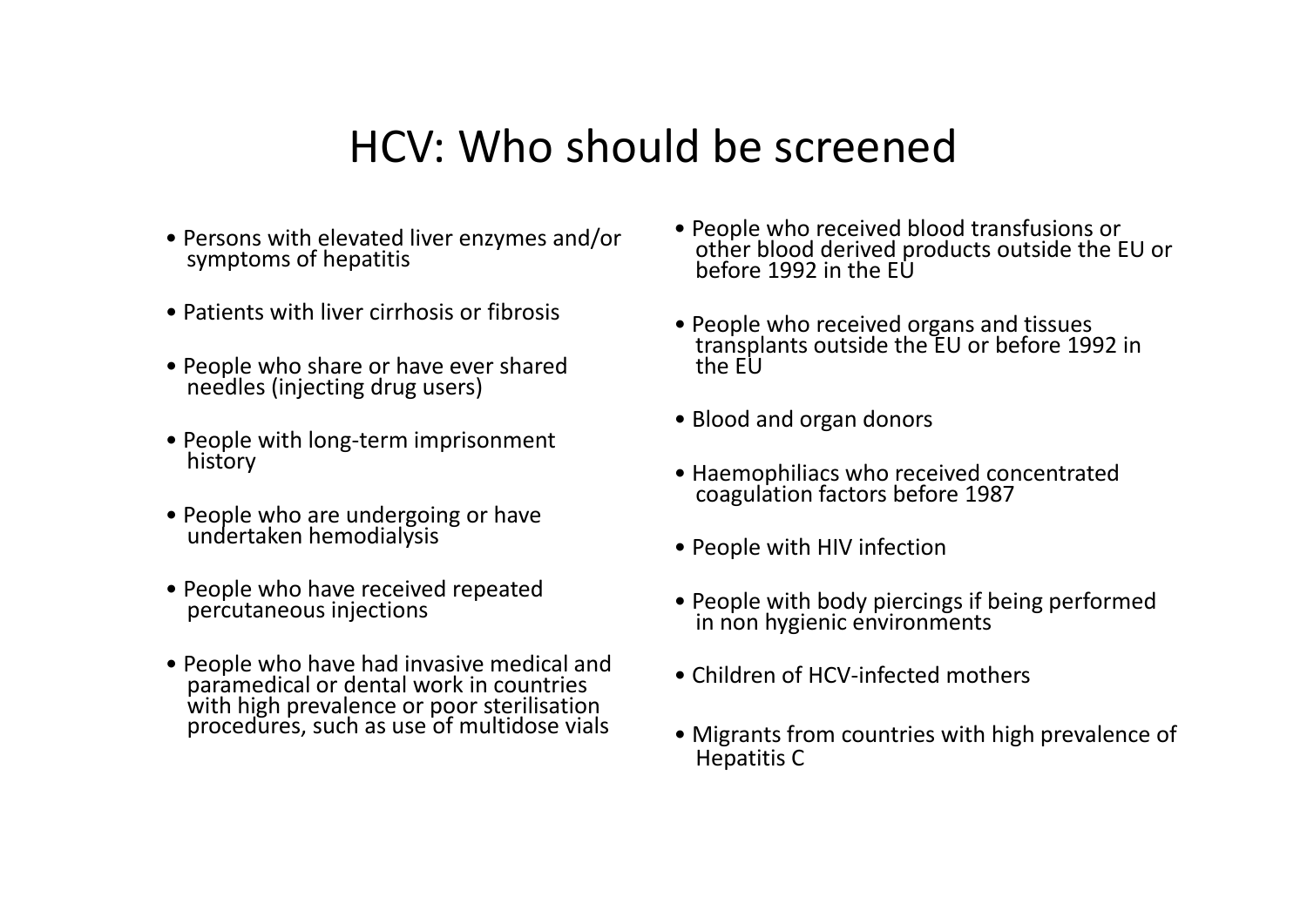## Follow‐up and Treatment Strategies: HBV

Digestive and Liver Disease 40 (2008) 603–617

**Progress Report** 

Treatment of chronic hepatitis B: Recommendations from an Italian workshop $\dot{x}$ 

G. Carosi<sup>a,\*</sup>, M. Rizzetto<sup>b</sup>

#### ISSUES:

- 1.Patients with HBeAg positive chronic hepatitis B
- 2.Patients with HBeAg negative chronic hepatitis B
- 3.Compensated cirrhosis
- 4.Decompensated cirrhosis
- 5.Immune suppressed patients
- 6. Co‐infections
	- a) Co-infection with HCV
	- b) Co‐infection with HDV
	- c) Co‐infection with HDV and HCV
	- d) Co‐infection with HIV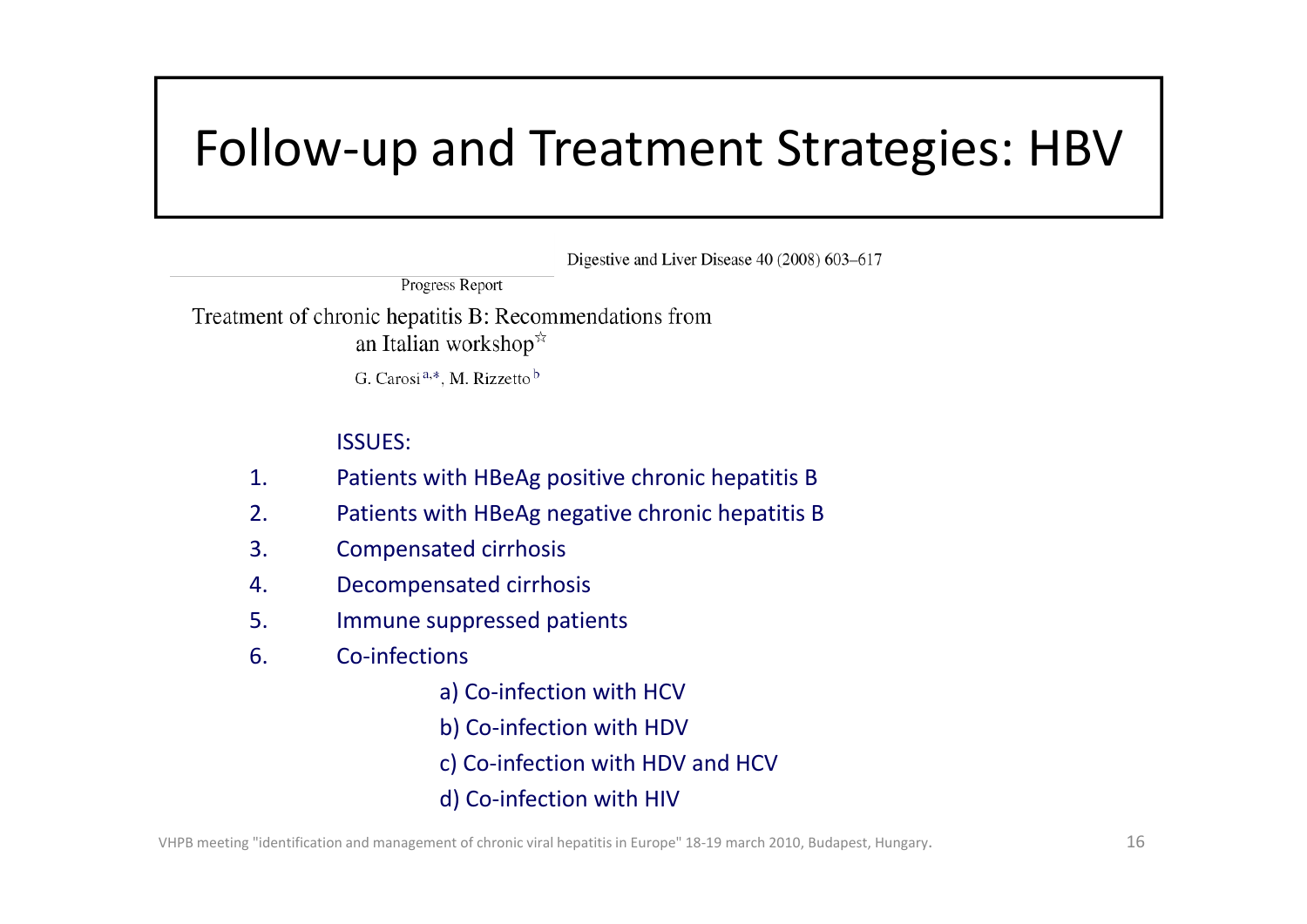## Follow‐up and Treatment Strategies: HCV

Digestive and Liver Disease 42 (2010) 81-91

Progress Report

Practice guidelines for the treatment of hepatitis C: Recommendations from an AISF/SIMIT/SIMAST Expert Opinion Meeting☆

Writing committee: Daniele Prati, Antonio Gasbarrini, Teresa Santantanio, Alfredo Alberti, Maria Grazia Rumi, Savino Bruno, Stefano Fagiuoli, Paolo Grossi, Raffaele Bruno, Giovanni Battista Gaeta, Giorgio Francesco Antonucci, Claudio Puoti, Calogero Cammà, Antonio Craxì.

ISSUES:

- •Acute hepatitis C
- $\bullet$ • Individualised therapy
- •Non‐responders and relapsers
- •Antiviral treatment in HCV cirrhosis
- $\bullet$ HCV reinfection after liver transplantation
- $\bullet$ HIV/HCV co‐infection
- $\bullet$ HCV/HBV ± HDV co-infection
- $\bullet$ Elderly patients
- •Patients with normal ALT levels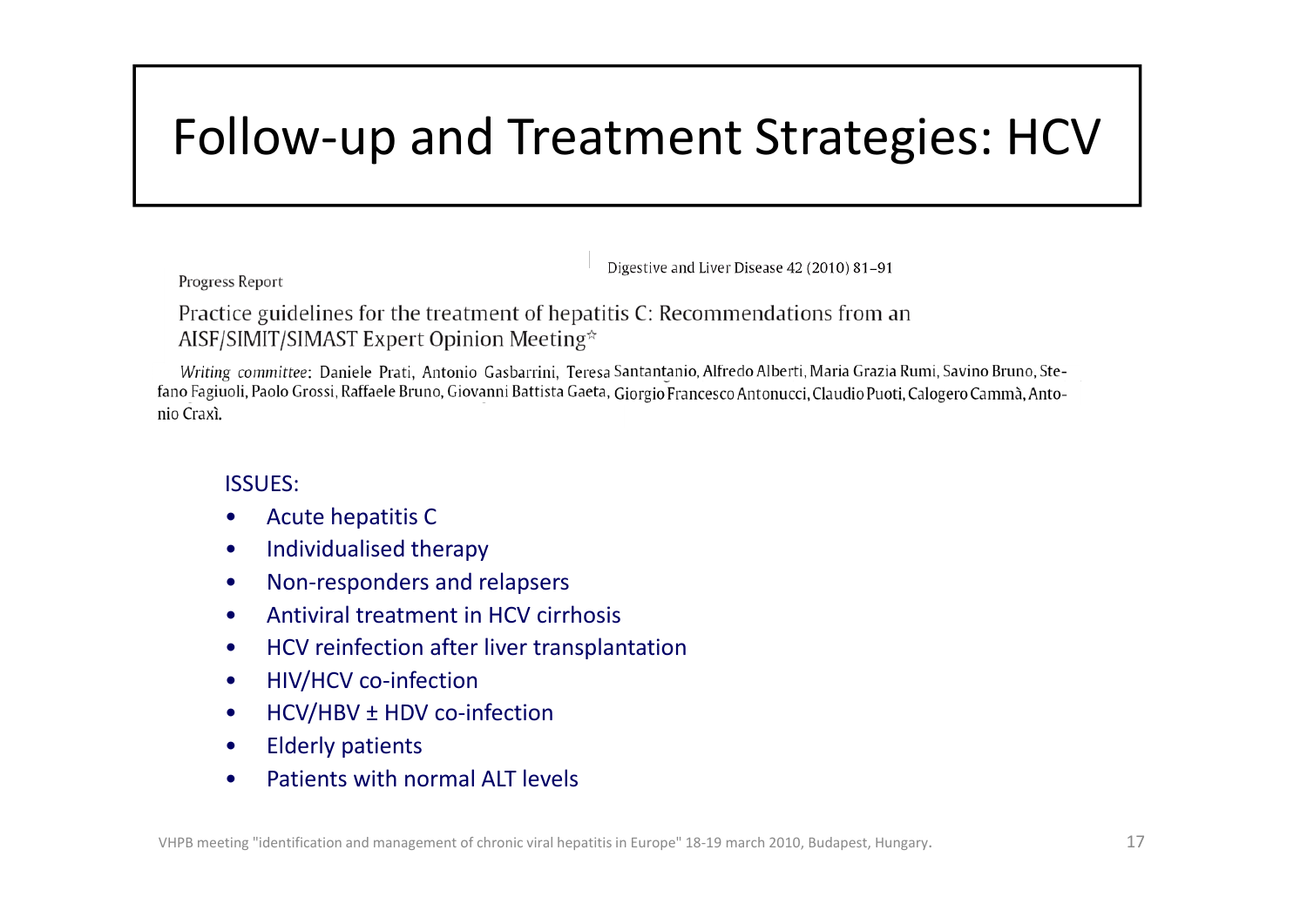# What should be improved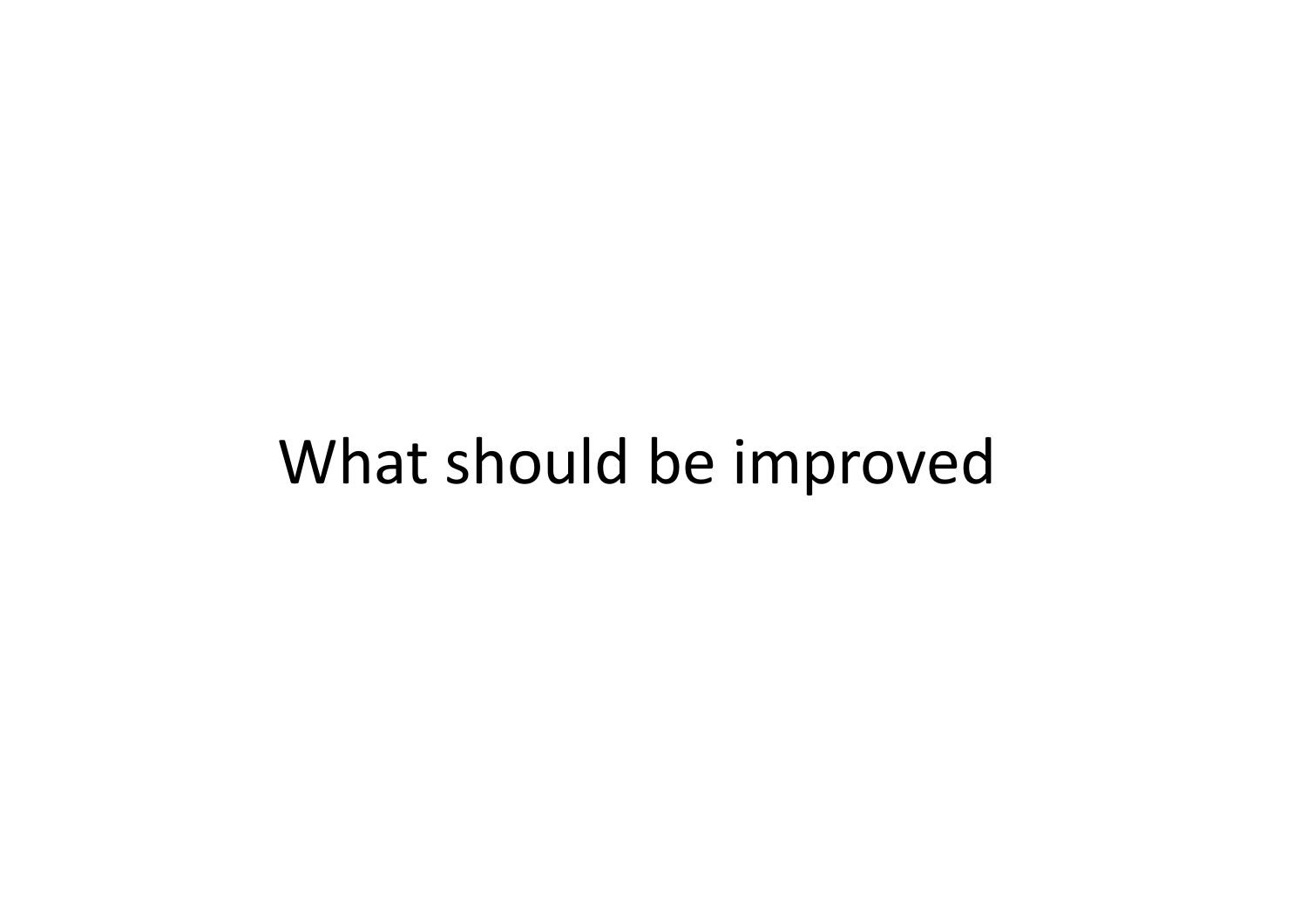# Open issues

- Is case finding **well managed** in Italy?
	- – $-$  Subjects with increased ALT levels
	- – "Vulnerable" subjects
		- Immigrants from endemic areas
		- Prisoners
		- Intravenous drug users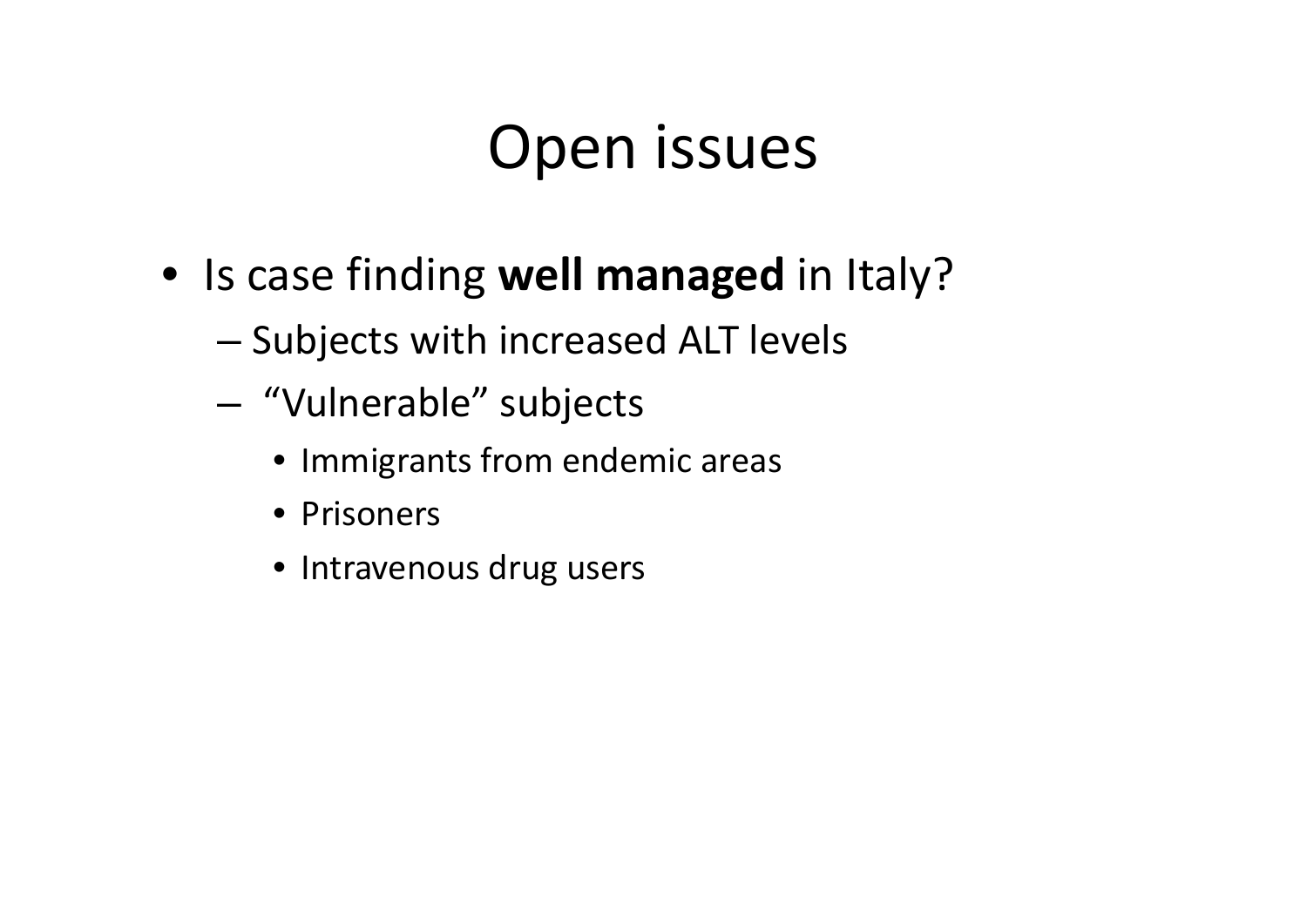### ALT evaluation by General Practitioners in Italy

•Data from 418 Italian General Practitioners using the HS/Thales electronic clinical record (648,091 patients)

•According to electronic clinical records, 70% of patients underwent at lest one ALT determination

•Among them, the prevalence of ALT increase is substantial (on average 10%, up to 29% in males of 45‐54 years)

•Only 37% of patients with ALT increase underwent anti-HCV testing

•Only 54% of anti‐HCV positive patients underwent HCV RNA testing

Æ *Recommendations are not properly followed*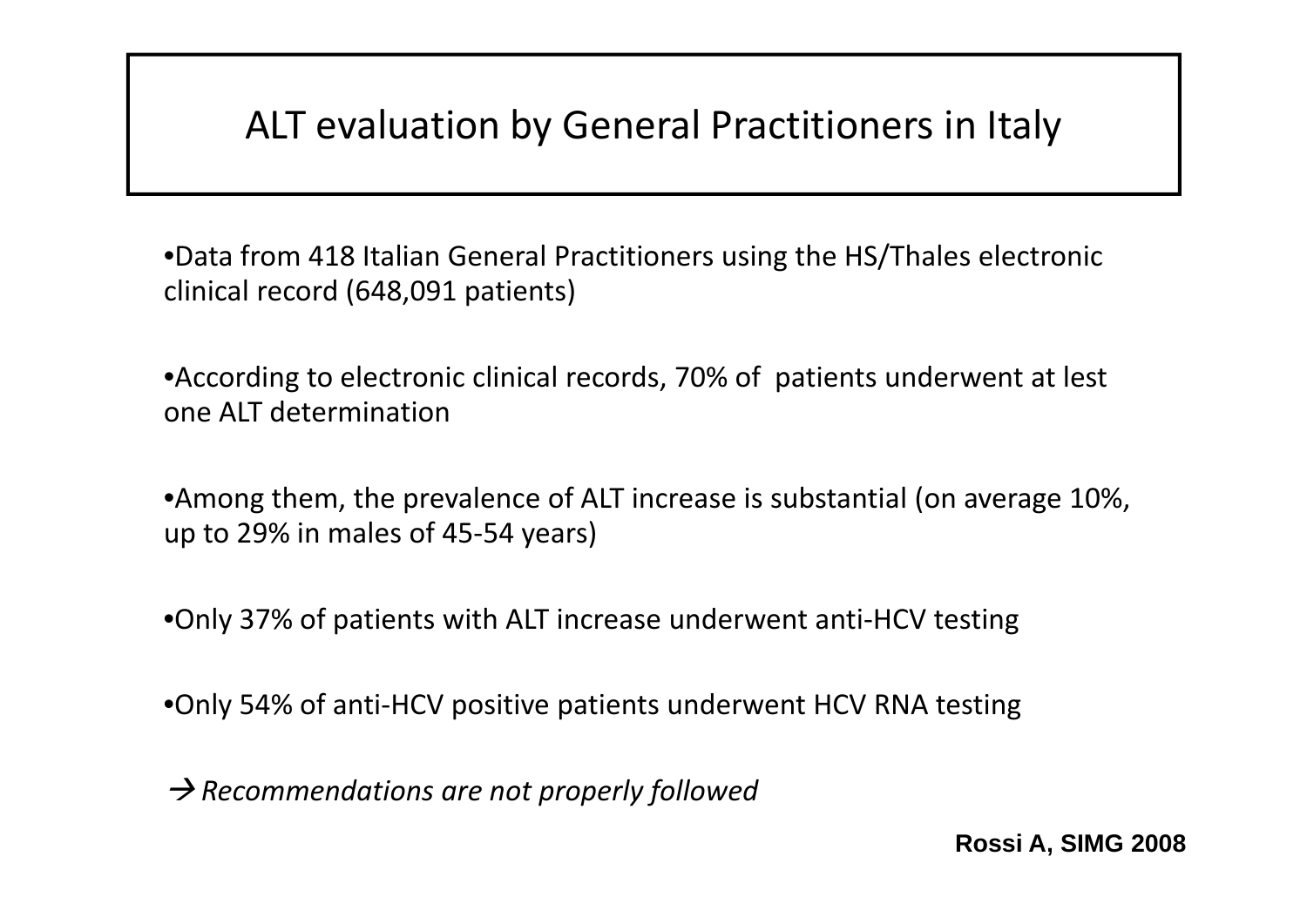HBV and HCV screening in Italian IVDU Primary Care Centers (2008 Report)

### **HCV**

Percent tested for anti‐HCV: 46%Percent of reactivity: 59.2%

### **HBV**

- •Percent tested for HBV makers: 42%
- •Percent of reactivity: 32.3%

**National data** on HBV vaccination and HCV treatment are currently unavailable.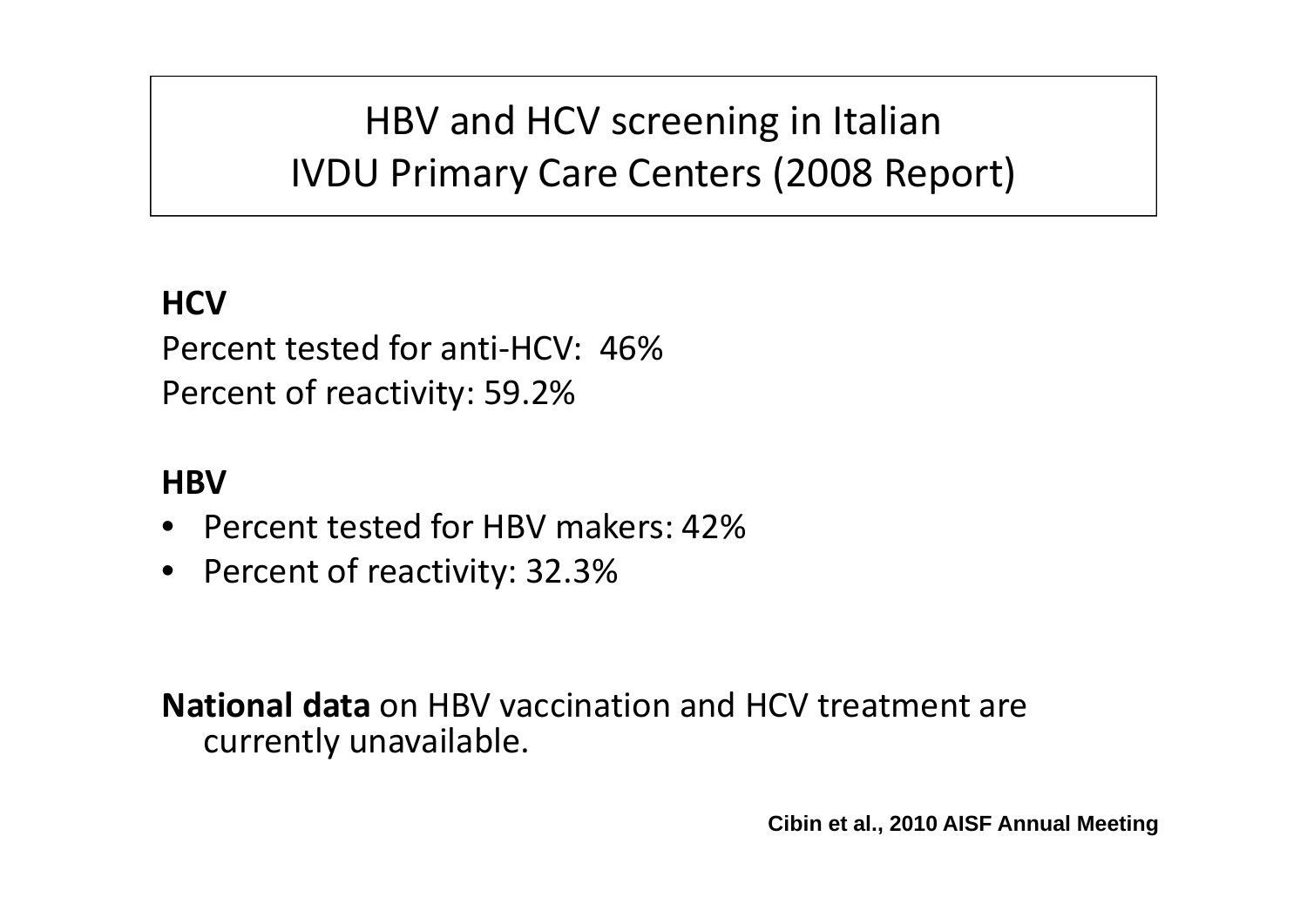## HBV and HCV screening in Italian prisoners

- 973 Italian inmates
	- 87.0% males,
	- median age of 36 years,
	- 30.4% intravenous drug users
	- 0.6% men who have sex with men.
- • High seroprevalence rates were found
	- HIV: 7.5%
	- HCV: 38.0%
	- anti‐HBc: 52.7%
	- HBsAg: 6.7%.

*No comprehensive strategy to identify infected persons*

**Babudieri S, J Med Virol 2005**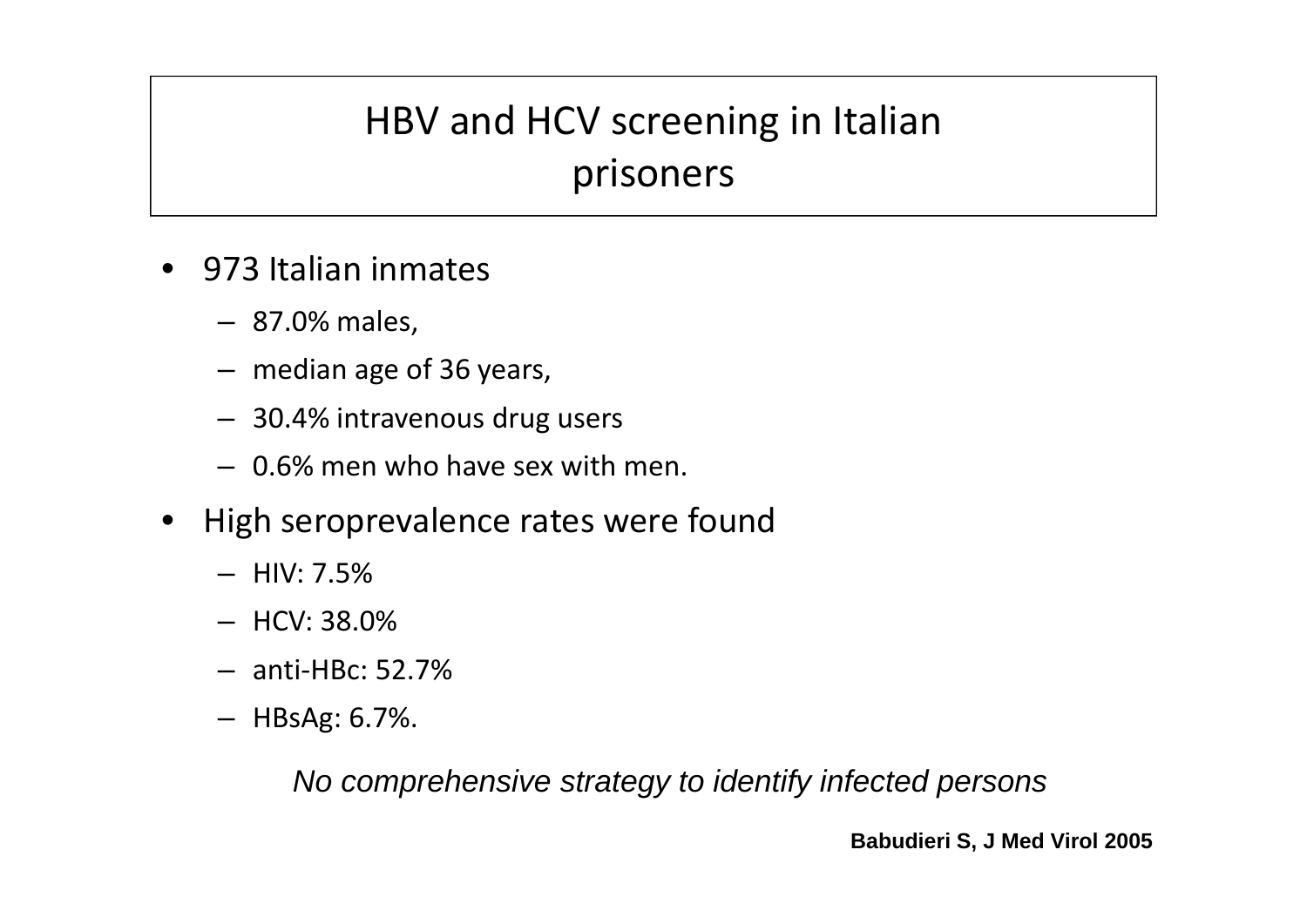Foreign citizens officially resident in Italy, grouped according their area of origin

| <b>YEAR</b>   | <b>Europe</b> | <b>Africa</b> | <b>Asia</b> | <b>America</b> | <b>Oceania</b> | <b>Stateless</b> | <b>TOTAL</b> |
|---------------|---------------|---------------|-------------|----------------|----------------|------------------|--------------|
| 1970          | 61,3          | 3,3           | 7,8         | 25,7           | 1,9            |                  | 143.838      |
| 1980          | 53,2          | 10,0          | 14,0        | 21,0           | 1,4            | 0,4              | 298.749      |
| 1990          | 33,5          | 30,5          | 18,7        | 16,4           | 0,8            | 0,1              | 781.138      |
| 2000          | 40,7          | 28,0          | 19,2        | 11,8           | 0, 2           | 0, 0             | 1.379.749    |
| $2006 - %$    | 49,6          | 22,3          | 18,0        | 9,7            | 0,1            | 0, 3             | 3.690.052    |
| $2006 - v.a.$ | 1.829.982     | 822.191       | 662.748     | 356.144        | 4.023          | 14.964           | 3.690.052    |

SOURCE: Caritas/Migrantes Report; data from the Italian Ministry of Interior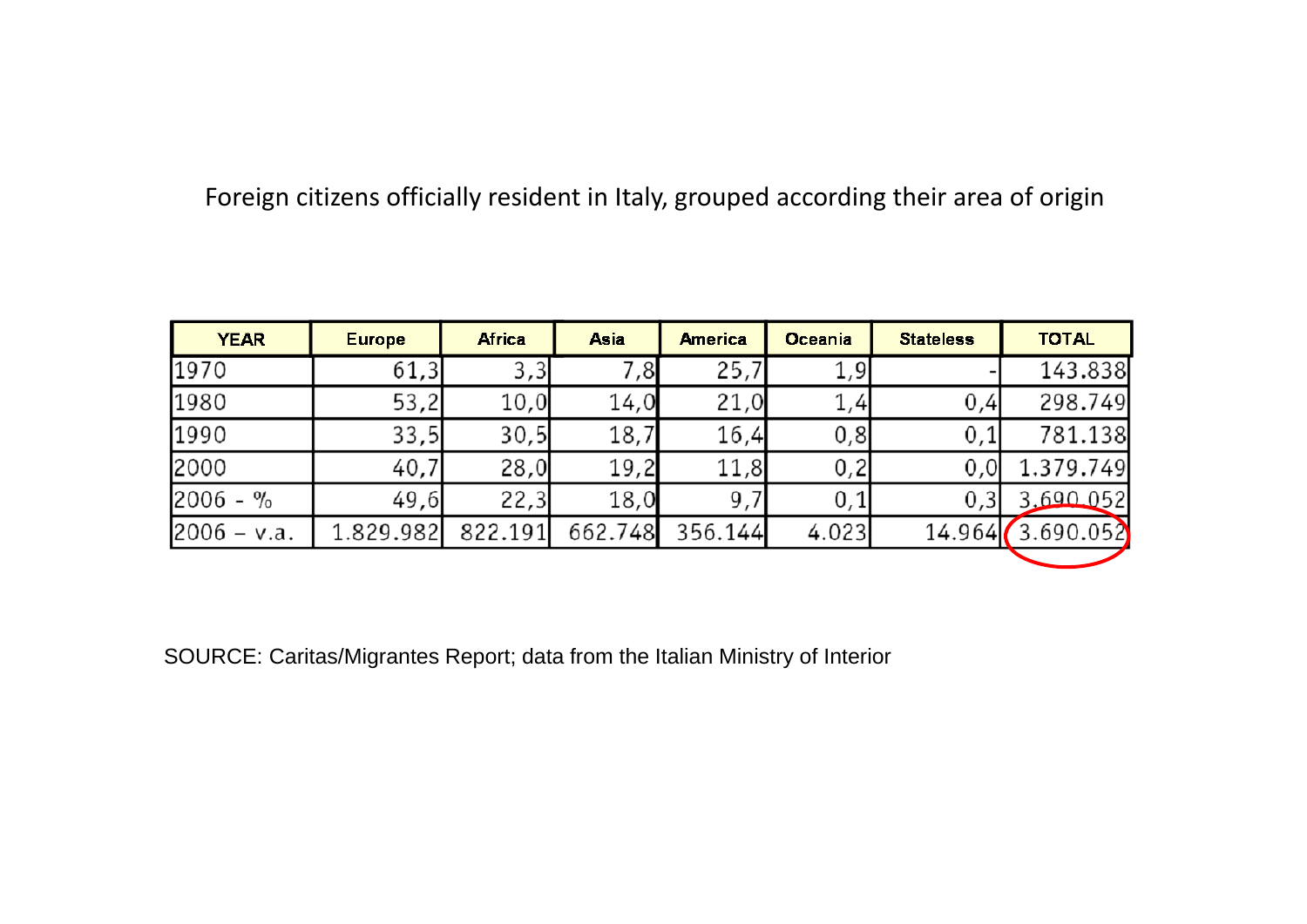## HBV and HCV screening in immigrates

- 182 illegal migrants from Sub Saharian Regions living in Verona (North‐East)
	- 67.6% anti‐HBc+
	- 9.3% HBsAg+
	- 4.4% anti‐HBs+ (vaccinated)
	- 2.7% anti‐HCV+

*No comprehensive strategy to identify infected persons*

**Majori S, J Travel Med 2008**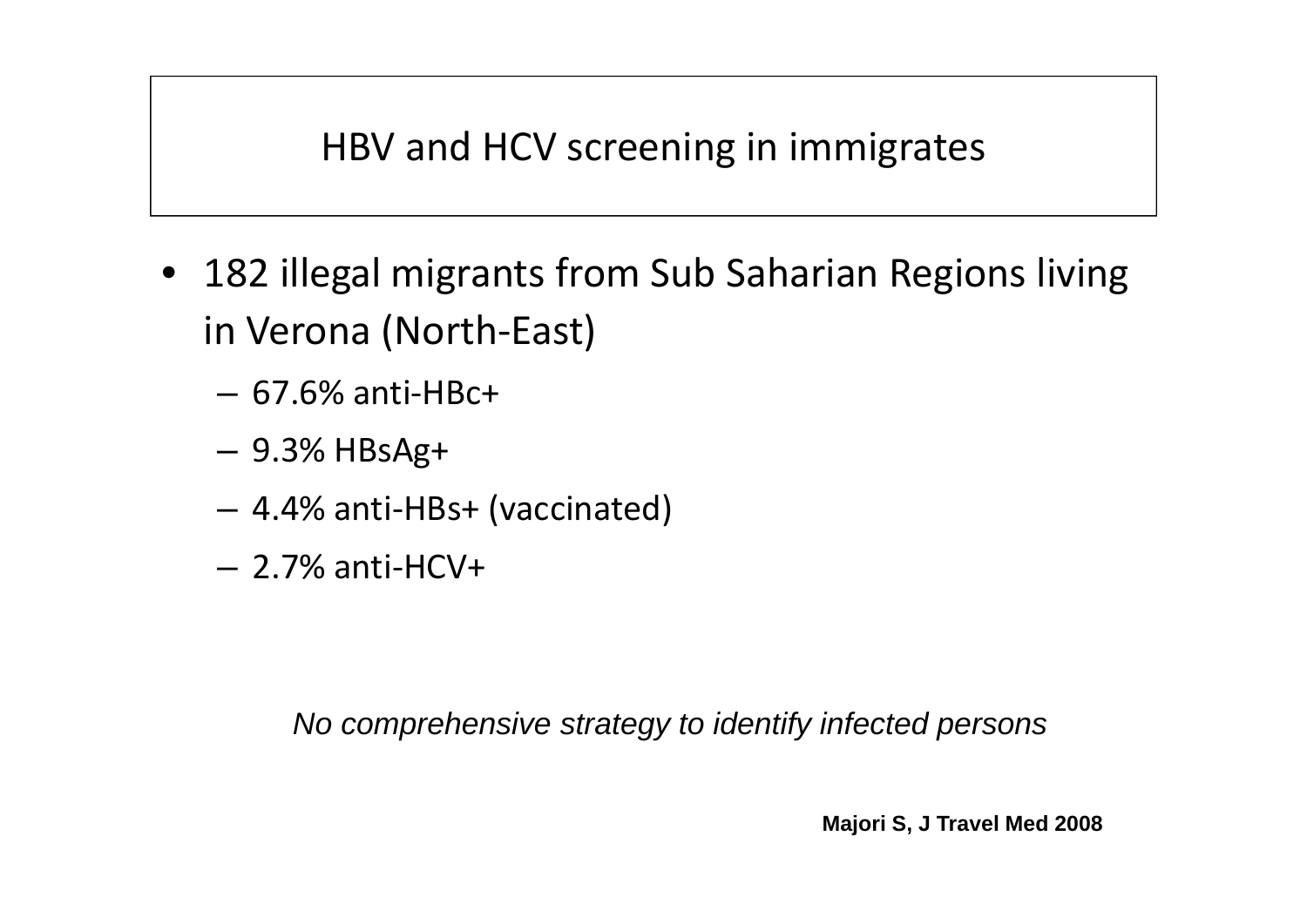## Impact of chronic liver disease on National Health System

- • The Italian National Health System covers the entire population, irrespective of income or contributions, employment or pre‐existing health conditions
- •● Liver-related costs are increasing due to increase of:
	- The relative increase of individuals with long lasting HBV and HCV infections
	- The introduction of novel high costs therapies (HCC, antivirals)
	- The increase of metabolic and behavioral causes of liver disease (overweight, alcohol use, physical inactivity)
- •These issues might have important consequences in the long term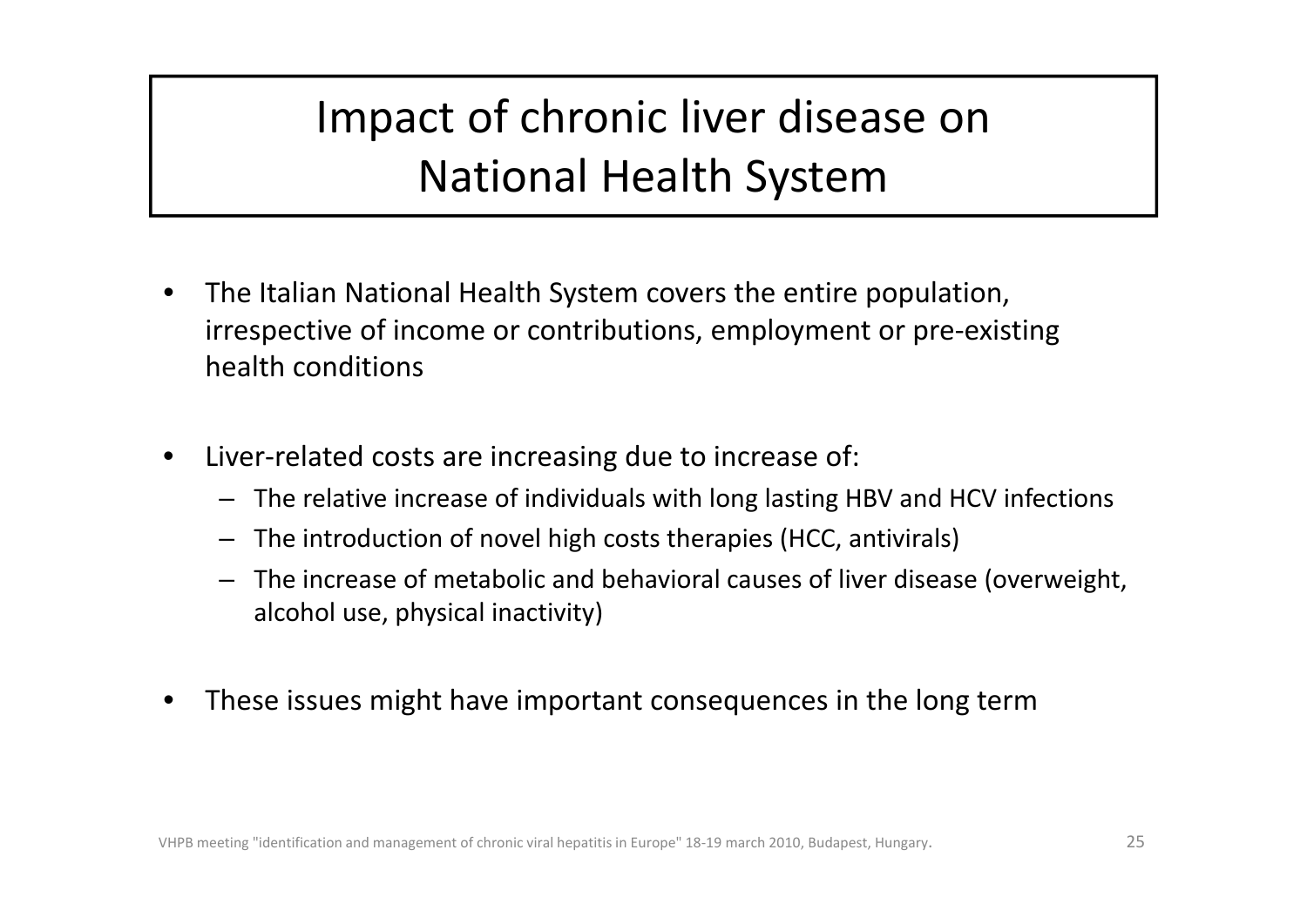## Costs of liver‐related hospital stay in Italy

|                                             | Mean days<br>of hospital<br>stay | N. of cases | Mean number of<br>hospital days<br>(Italy) | <b>Total costs</b> |
|---------------------------------------------|----------------------------------|-------------|--------------------------------------------|--------------------|
| <b>Cirrhosis and alcoholic</b><br>hepatitis | 11.5                             | 55,460      | 637,790                                    | € 306,776.990      |
| <b>HCC</b>                                  | 10.74                            | 12,000      | 128,880                                    | € 53,871.840       |
| <b>Other liver diseases</b>                 | 2.5                              | 57,239      | 143,097                                    | € 59,814.755       |
| Liver Transplant                            |                                  | 1,079       |                                            | €1,611,850.000     |
| <b>TOTAL COSTS</b>                          |                                  |             |                                            | € 2,032,313.400    |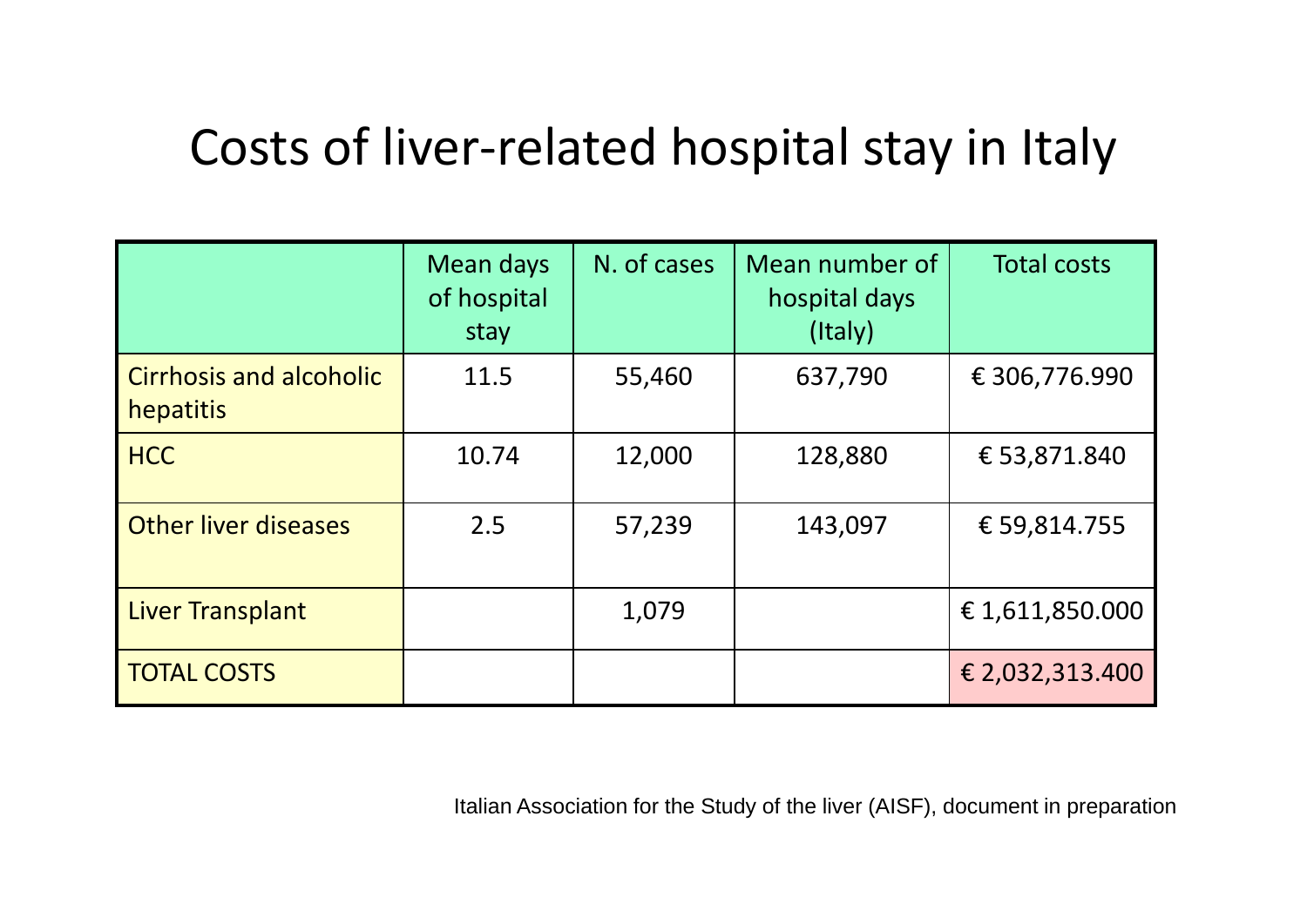### **Research Grants for Liver Disease and HIV- Italian data**

|                                         | Liver      | <b>HIV</b>       | <b>Ratio</b> |
|-----------------------------------------|------------|------------------|--------------|
| HBV vs. HIV<br><i>infections</i>        | 570,000    | 130,000          | (4:1)        |
| HCV vs HIV<br><i>infections</i>         | 1.700.000  | 130,000          | (13:1)       |
| Alcohol related liver<br>disease vs HIV | 3.700.000  | 130,000          | (28:1)       |
| NAFLD vs HIV                            | 14.250.000 | 130,000          | (110:1)      |
| Deaths for cirrhosis<br>or HCC vs HIV   | 22,000     | 200              | (110:1)      |
| Deaths for HCC vs<br><b>HIV</b>         | 10.000     | 200              | (50:1)       |
| European Research<br>Grants             | ??         | 20 ML $\epsilon$ |              |

Bellentani 2007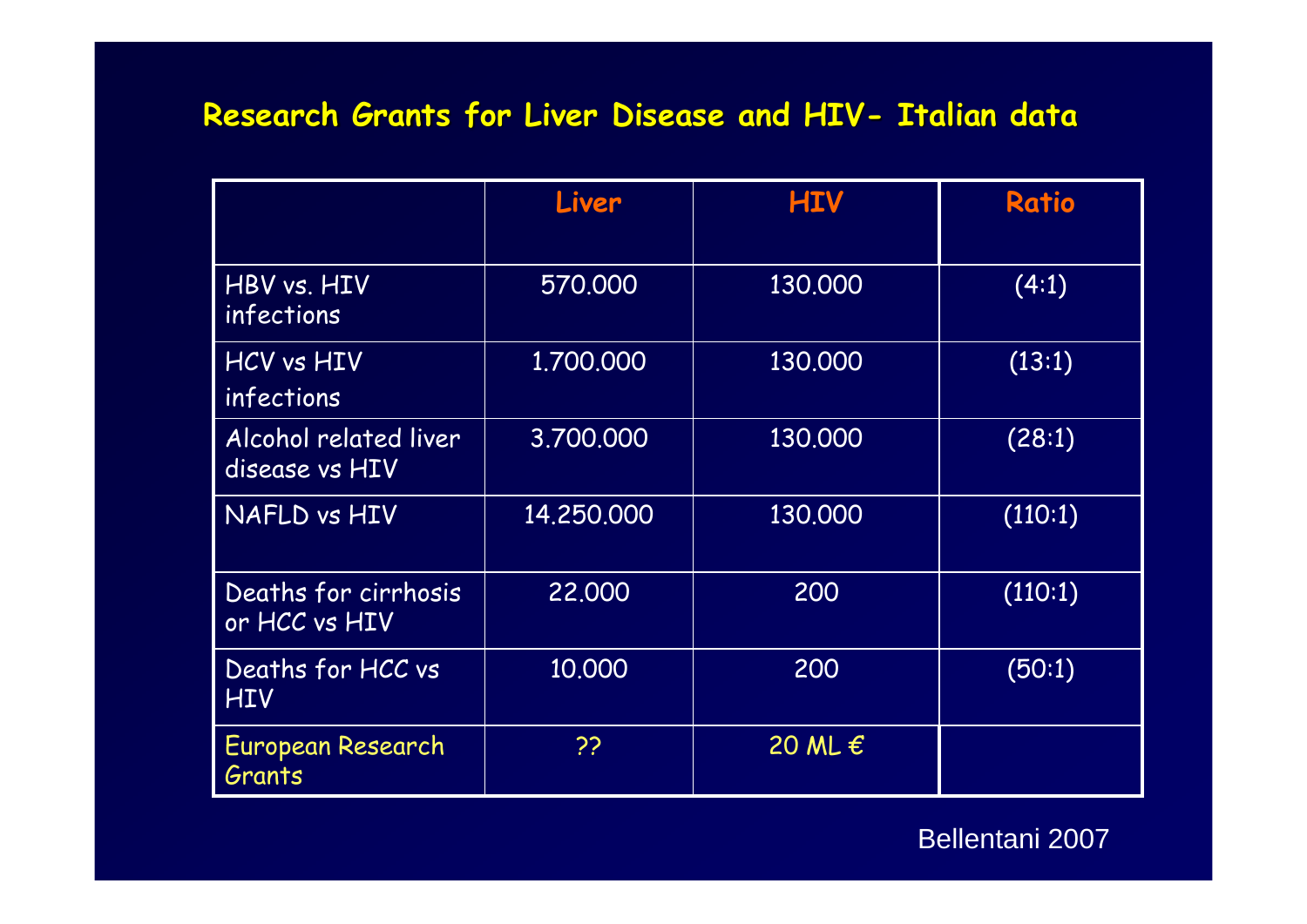Number of articles on liver disease published in peer reviewed journals in 2007, grouped according to the country of affiliation (PubMed Search)

- Italy 752
- Germany 743
- UK 619
- France 512
- Spain 431
- USA 3108

Prati D, AISF Annual Meeting 2009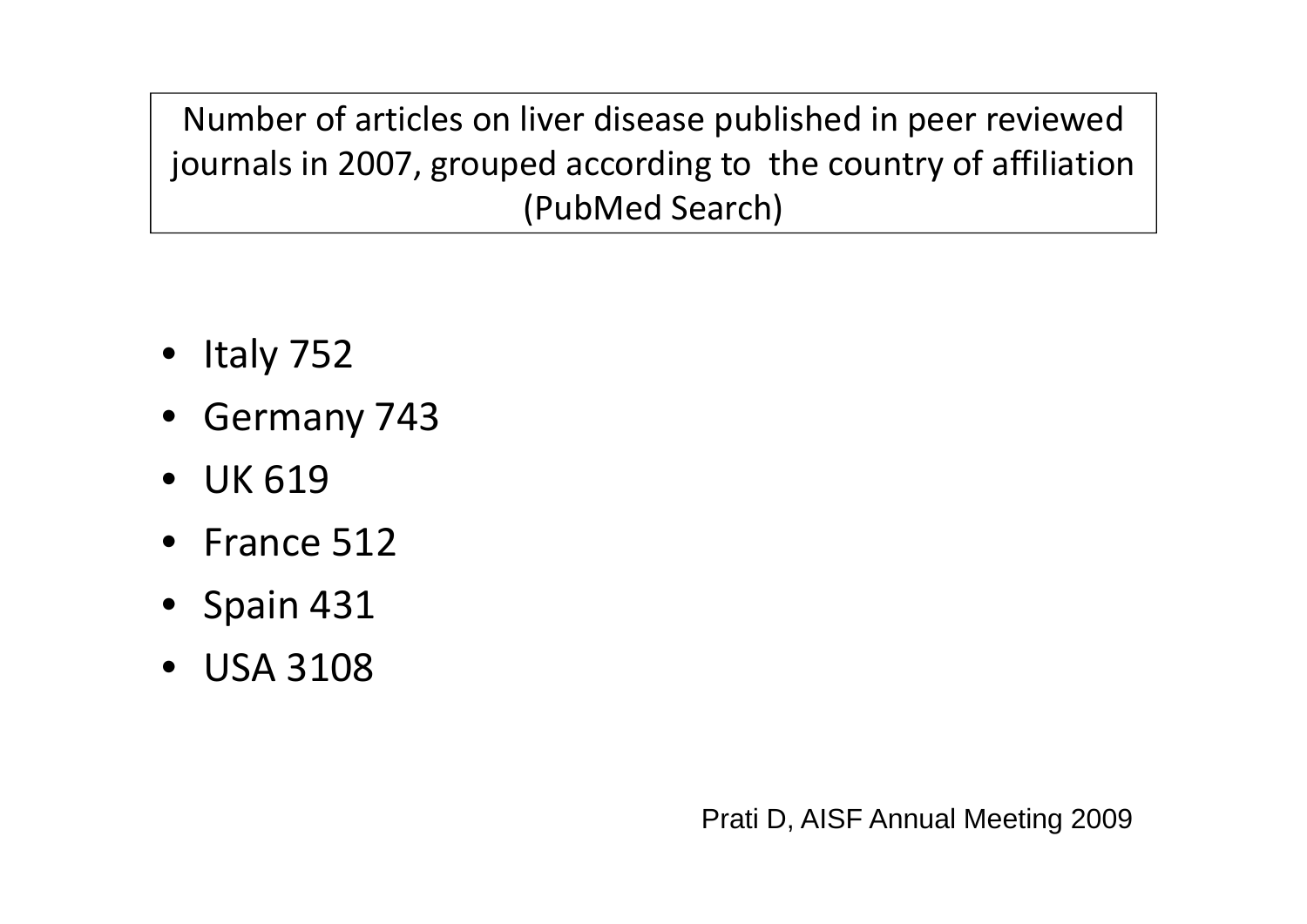# Future Plans

- •● Reinforce dissemination of case-finding guidelines, including screening programs among high risk groups;
- • Encourage the implementation of best practice in targeted screening strategies
- • Support awareness raising campaigns on viral hepatitis and increase uptake of screening;
- • Help reduce health inequalities, addressing those most vulnerable and least likely to actively manage their health (prisoners, IVDUs, immigrants);
- •• Promote research on prevention and cure of Hepatitis B and C;
- •**•** Promote healthy lifestyles and behaviors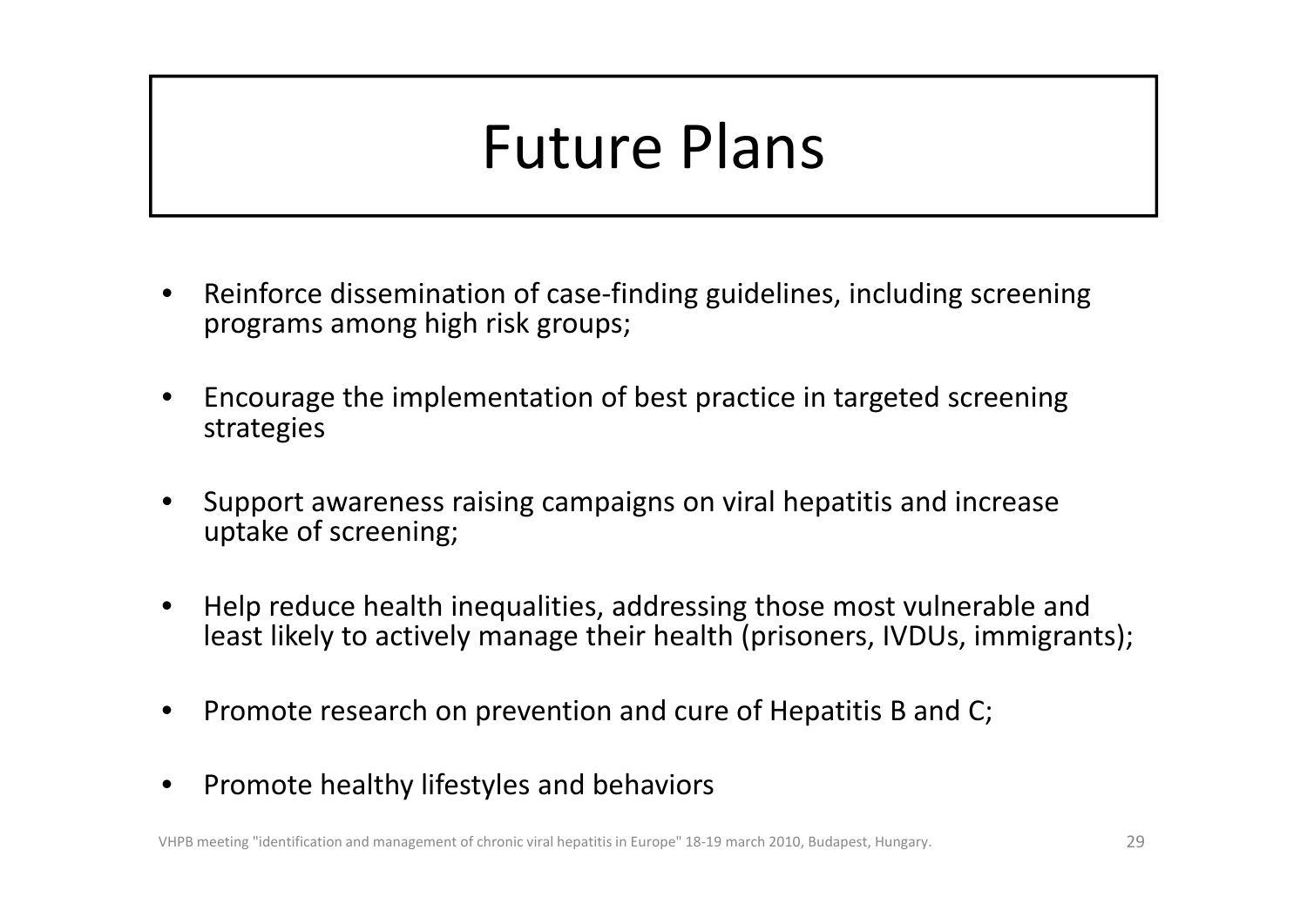

- • $\bullet$   $\overline{f}$   $\overline{f}$   $\overline{f}$   $\overline{f}$   $\overline{f}$   $\overline{f}$   $\overline{f}$   $\overline{f}$   $\overline{f}$   $\overline{f}$   $\overline{f}$   $\overline{f}$   $\overline{f}$   $\overline{f}$   $\overline{f}$   $\overline{f}$   $\overline{f}$   $\overline{f}$   $\overline{f}$   $\overline{f}$   $\overline{f}$   $\overline{f}$   $\overline{f}$   $\overline{f$
- • Founded in 2009 by the Italian Association for the Study of the Liver (AISF)
- Specific aims (not addressed by AISF):
	- Improve fund raising to help scientific research, also encouraging cooperation with non‐pharmaceutical companies
	- Support awareness raising campaigns on liver disease and increase uptake of screening
	- Promote healthy lifestyles and behaviors